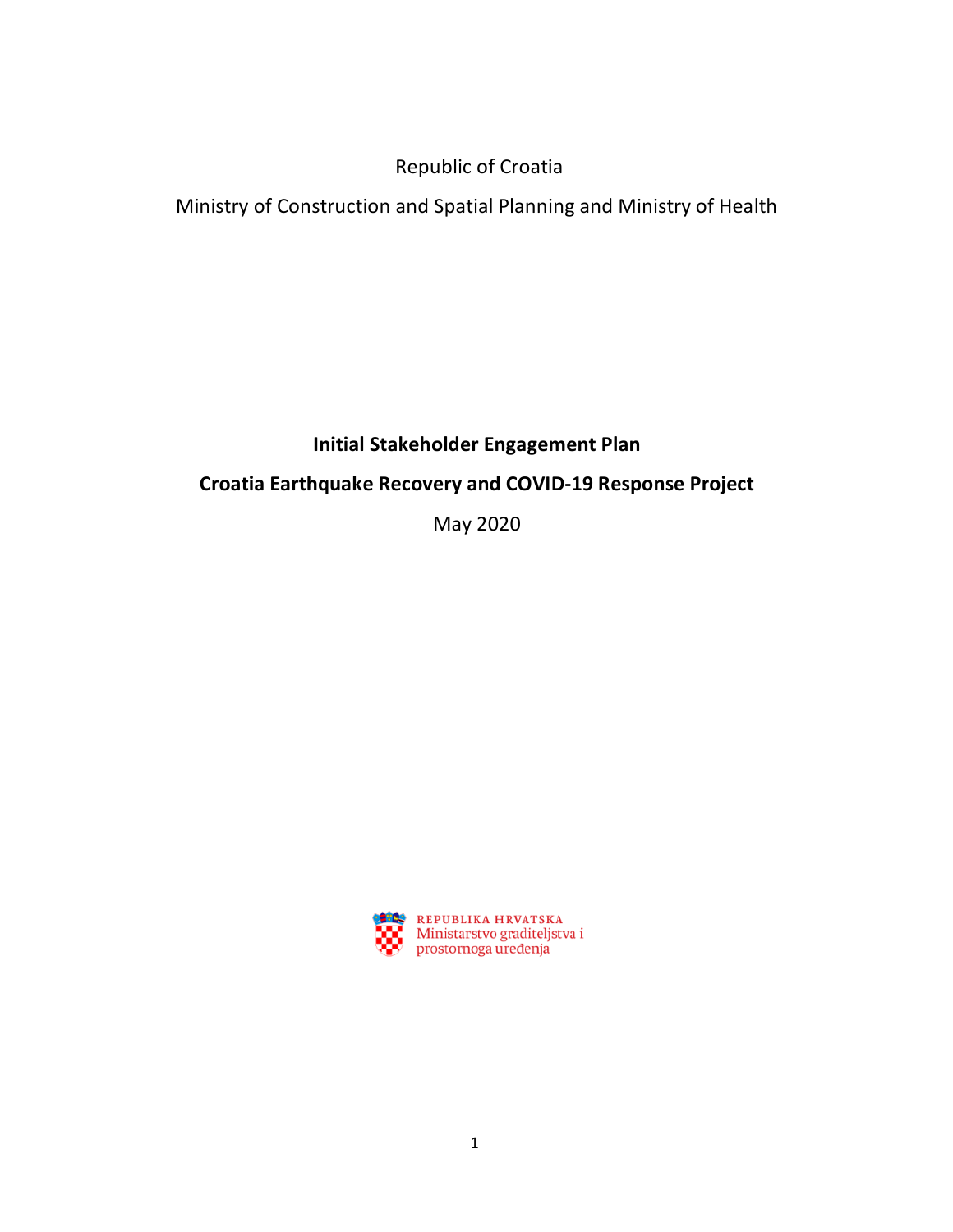# **Table of Contents**

| 1.1                                                                                      |  |
|------------------------------------------------------------------------------------------|--|
| 1.2                                                                                      |  |
| 2.                                                                                       |  |
| 2.1                                                                                      |  |
| 2.2                                                                                      |  |
| 2.3                                                                                      |  |
| 2.4                                                                                      |  |
|                                                                                          |  |
|                                                                                          |  |
|                                                                                          |  |
|                                                                                          |  |
|                                                                                          |  |
|                                                                                          |  |
|                                                                                          |  |
| 4. Resources and Responsibilities for implementing stakeholder engagement activities  23 |  |
|                                                                                          |  |
|                                                                                          |  |
|                                                                                          |  |
|                                                                                          |  |
|                                                                                          |  |
|                                                                                          |  |
|                                                                                          |  |
|                                                                                          |  |
|                                                                                          |  |
|                                                                                          |  |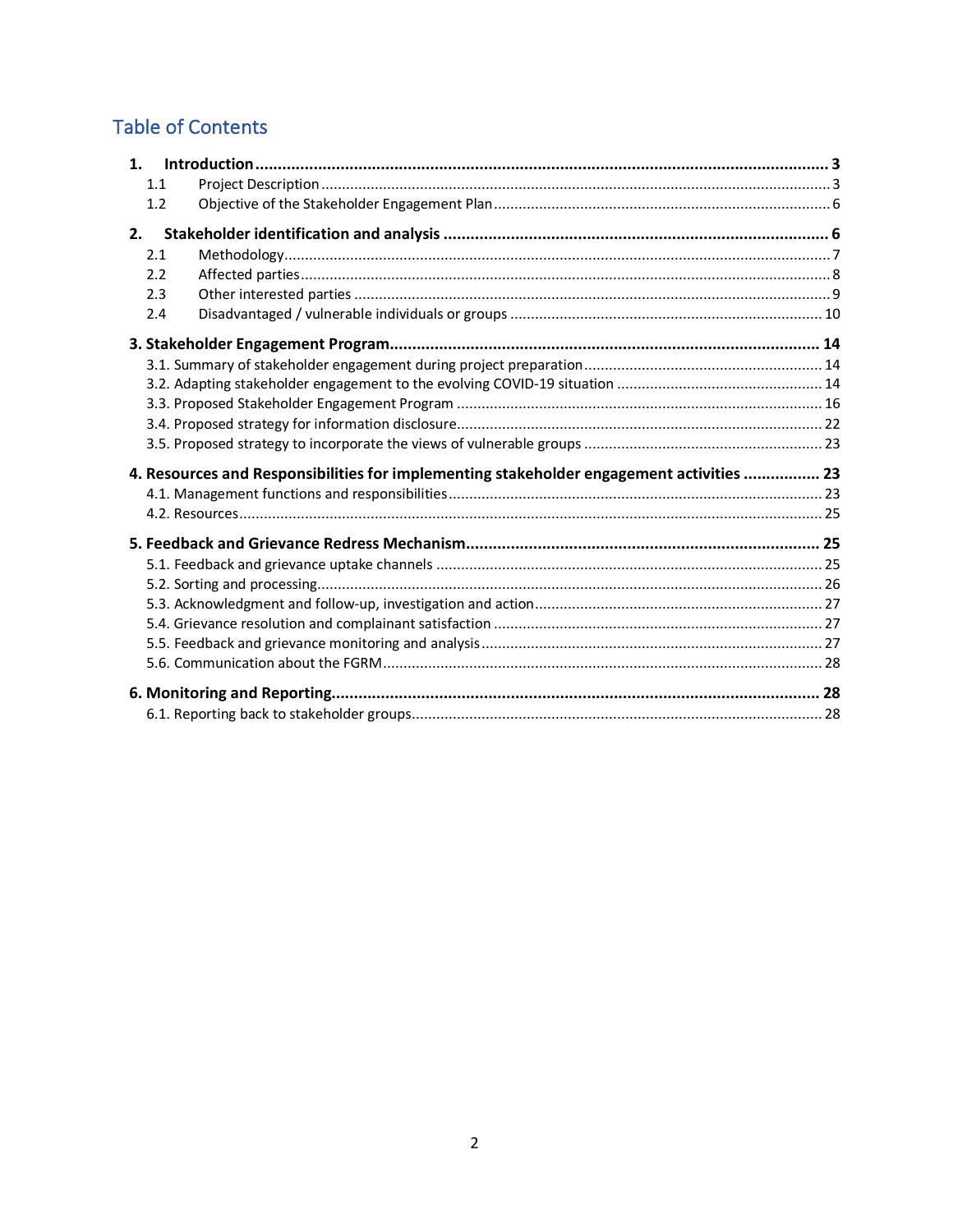#### **1. Introduction**

#### **1.1 Project Description**

**The Government of Croatia is facing a multilayered emergency, including the pandemic, economic recession, and an earthquake.** The catalyst for the emergency is the COVID-19 outbreak, which has stressed the health system and triggered an economic recession, which has been compounded by the strongest earthquake to hit Zagreb since 1880. Following the declaration of a global pandemic by the World Health Organization (WHO) on March 11, 2020, mitigation measures to reduce the spread of the virus have slowed economic activity, creating pressures on global supply chains and tourism along with local employment and output. During this vulnerable period, an earthquake struck on March 22, 2020, which resulted in serious physical damages, particularly in the old town in Zagreb.

**Croatia was prompt in introducing measures to reduce the spread of disease, which have proven to be effective, thus far, in containing the virus.** In response to COVID-19, on February 25, 2020, the government established an emergency response unit at the Civil Protection Headquarters to bring together all relevant authorities and lead the cross-ministerial response. Measures taken by the emergency response unit included the publication and dissemination of multilingual public health materials, closure of schools, prohibitions on large gatherings, deferral of elective health care, and sheltering of at-risk populations, such as the elderly. Following the WHO declaration of a pandemic, increasingly aggressive measures were put in place that culminated in a nationwide lockdown on March 18, 2020. While the government has been proactive in response to the initial outbreak, sustained attention and effort are required to ensure that the country can manage resurgent waves of the epidemic. Maintaining vigilance against later waves of COVID-19 will require additional financial resources and technical expertise to develop and maintain a robust monitoring and detection system.

**Following positive macroeconomic and fiscal developments in 2019, Croatia is set for a prolonged recession in 2020 due to the global coronavirus pandemic.** The escalation of the coronavirus crisis in Europe at the beginning of 2020, and the measures introduced to limit the spread of the contagion, have led to a severe decline in economic activity. The pandemic might reduce Croatia's gross domestic product (GDP) by 9.3 percent this year. These events follow positive developments in 2019, when GDP finally returned to its pre-crisis levels and grew 2.9 percent, the unemployment rate reached a historic low of 6.7 percent, a fiscal surplus was generated for the third year in a row, and public debt was firmly on a downward path for the fifth year in a row.

**In response to the COVID-19-induced economic downturn, the government has prepared an intervention package worth almost 15 percent of GDP.** The package includes, inter alia, forgiveness and deferral of tax payments, job protection measures in the form of wage subsidies, and a moratorium on repayment of loans to development and commercial banks. Together with the effects of the sharp drop in economic activity, the intervention package will result in a fiscal deficit of 8 percent of GDP and a reversal of the public debt trajectory, which could reach 84 percent of GDP by the end of 2020. The urgency of the situation calls for increased budget flexibility that allows for swift and targeted fiscal response to health sector challenges and support to the economy. Therefore, the government has introduced amendments to the Law on the Execution of the State Budget to allow for government's redistribution of funds within the existing budget ceiling for financing additional expenses related to the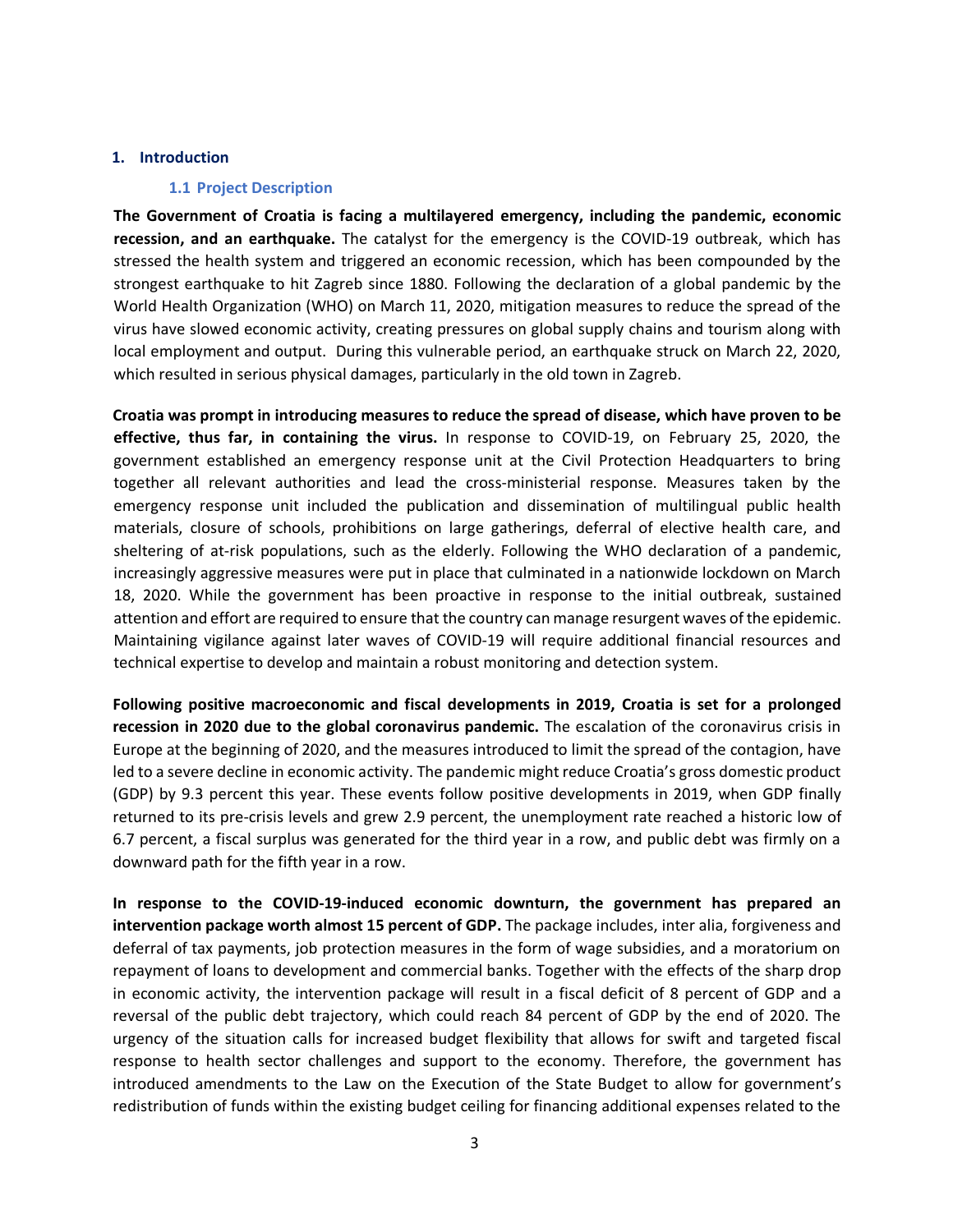COVID-19 pandemic. In the initial phases of the COVID-19 outbreak, additional budgetary resources were allocated to the Civil Protection Headquarters for protection equipment, and the Croatian Health Insurance Institute decided to increase the monthly budget of the hospital system to cope with the emergency. Furthermore, the government has decided to pay for the health insurance contributions for all users of the wage subsidies in the amount of around 0.4 percent of GDP.

**On March 22, 2020, the city of Zagreb was struck by an earthquake that severely damaged public buildings, including schools and hospitals, along with many private houses and businesses, particularly in the town center.** Zagreb, home to 800,000 inhabitants, or 20 percent of Croatia's population, is the economic, political, and cultural center of the country, generating 30 percent of GDP. Within Zagreb, the old town is an important economic asset, serving as a key tourist attraction in a country that depends on tourism for 20 percent of GDP. The old town was particularly impacted by the earthquake, given that the majority of buildings were constructed before seismic provisions were included in the country's building code.

**Assessments are ongoing to understand the full impact of the earthquake, although these are being hindered by the pandemic response.** The World Bank is supporting the government in undertaking a Rapid Damage and Needs Assessment (RDNA) to take stock of damages and to prioritize reconstruction. Early estimates vary; but based on the number of property inspection requests received to date, approximately 45,000 people could be living in potentially damaged buildings. In addition, due to the district's relatively obsolete heating systems, approximately 30,000 people and businesses are without hot water and heating**.** Finally, there remains a high risk of falling debris and chimneys, which calls for immediate repair works to protect public safety.

**The earthquake has affected the delivery of critical health and education services, particularly due to damage to hospitals and public health facilities critical for COVID-19 response.** Several hospitals that previously had high occupancy rates suffered substantial structural damage, forcing the evacuation of patients. Restoring health system capacity for pandemic preparedness and response is a critical priority for the country. The rehabilitation of damaged buildings is important to ensure that the health system can withstand the anticipated resurgence of the virus and cope with the challenges that may arise during the loosening of social distancing measures. For example, the Croatian Institute of Public Health, which provides critical public health capabilities for managing COVID-19 outbreaks, was damaged by the earthquake, causing a temporary disruption in its services. In addition, various primary and secondary schools, as well as higher-level education and research institutes, were affected, rendering many of them unsafe for students and staff.

The proposed Earthquake Recovery and COVID-19 Response Project aims to assist Croatia with earthquake reconstruction efforts; to prevent, detect, and respond to the threat posed by COVID-19; and to strengthen national systems for public health preparedness.

#### **The project comprises the following components:**

#### **Component 1: Earthquake Recovery and Reconstruction**

*Subcomponent 1.1: Immediate Public Safety Interventions.* Immediate recovery activities are targeted to increase public safety by making urgent repairs to damaged buildings, focused largely on removing debris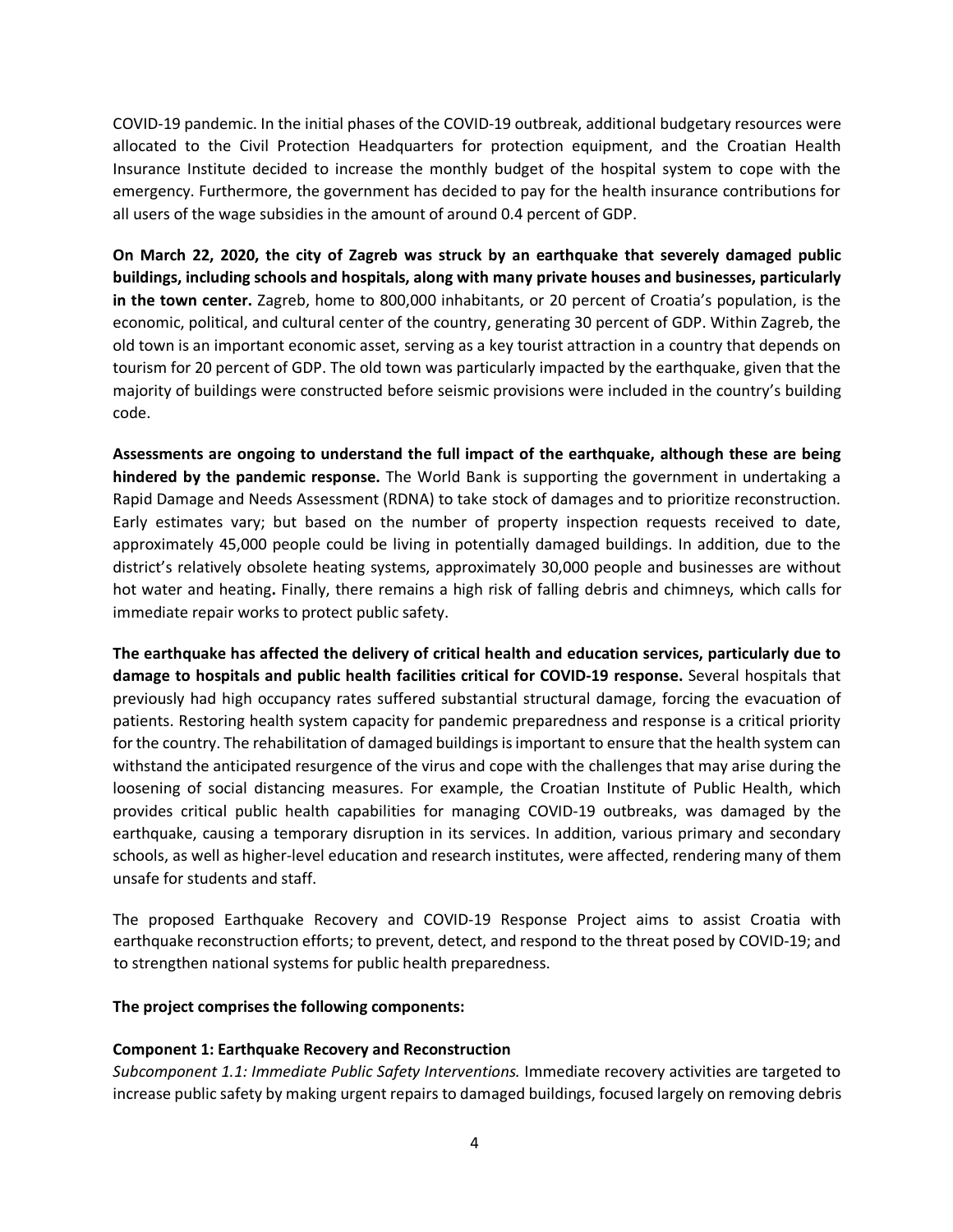and reducing the likelihood of debris falling on pedestrians and city dwellers. Interventions include debris removal and removal of damaged roofs and chimneys, along with minor repairs to nonstructural elements of communal buildings. While these interventions will ensure life safety and the use of damaged buildings in the short term, they are not geared at improving the structural integrity of damaged buildings. Any buildings that require immediate repairs but that are additionally determined to be at risk of partial or total collapse due to structural damage will be excluded from this subcomponent.

*Subcomponent 1.2: Rehabilitation and Reconstruction of Hospitals and Schools.* This subcomponent will finance a detailed engineering assessment of selected damaged hospitals and schools, followed by the rehabilitation and reconstruction of priority buildings to restore the country's ability to provide critical health and education services.

*Subcomponent 1.3: Program Design for Housing Reconstruction Support.* This subcomponent aims at designing a financial support program for reconstruction of private housing. The objective is to support the establishment of a medium-term housing resilience program that uses a matching grant system and loan-based financial mechanism to provide direct support to households. Options for eligibility criteria, funds flow, and a governance scheme, as well as social and environmental safeguards, will be considered. The options to be considered will be grounded in existing national laws and policies and will include considerations related to gender, citizen engagement, vulnerable groups, and financial sustainability, while drawing on international good practice. This subcomponent will also provide resources to raise awareness among partners and concessional lenders in order to attract external financing to leverage the impact of the program—an aspect that is just as important as the design and mechanics of the financial support program. While the project itself will not provide financing for this mechanism directly, the aim is to create a vehicle that will attract future funding from both public and commercial lenders.

#### **Component 2: COVID-19 Response and Public Health Preparedness**

*Subcomponent 2.1: Case Management and Surveillance.1* This subcomponent will focus on case detection and confirmation, contact tracing, recording and reporting capabilities, and surveillance in order to strengthen the government's capacity to promptly and proactively manage the current and future outbreaks. This subcomponent (i) strengthens disease surveillance systems and equipment, laboratories, and epidemiological capacity for early detection and confirmation of cases; (ii) supports repair, rehabilitation, and reconstruction of public health laboratories; (iii) supports development of systems for active contact tracking and reporting of new cases; and (iv) supports epidemiological and laboratory investigation of selected pathogens.

*Subcomponent 2.2: Health System Strengthening.* This subcomponent will support the health care system for preparedness planning to provide optimal medical care, maintain essential community services, and minimize risks for patients and health personnel, in part by training health facilities' staff and front-line workers on risk mitigation measures and providing them with supplies and equipment for further outbreaks. This subcomponent will include (i) providing emergency medical vehicles, equipment, medicines, and training to health care workers to strengthen the health system's capacity to respond to public health outbreaks; (ii) providing personal protective equipment (PPE) and gear for health workers;

 $1$  These activities will need to consider the General Data Protection Regulation 2016/679 on data protection and privacy.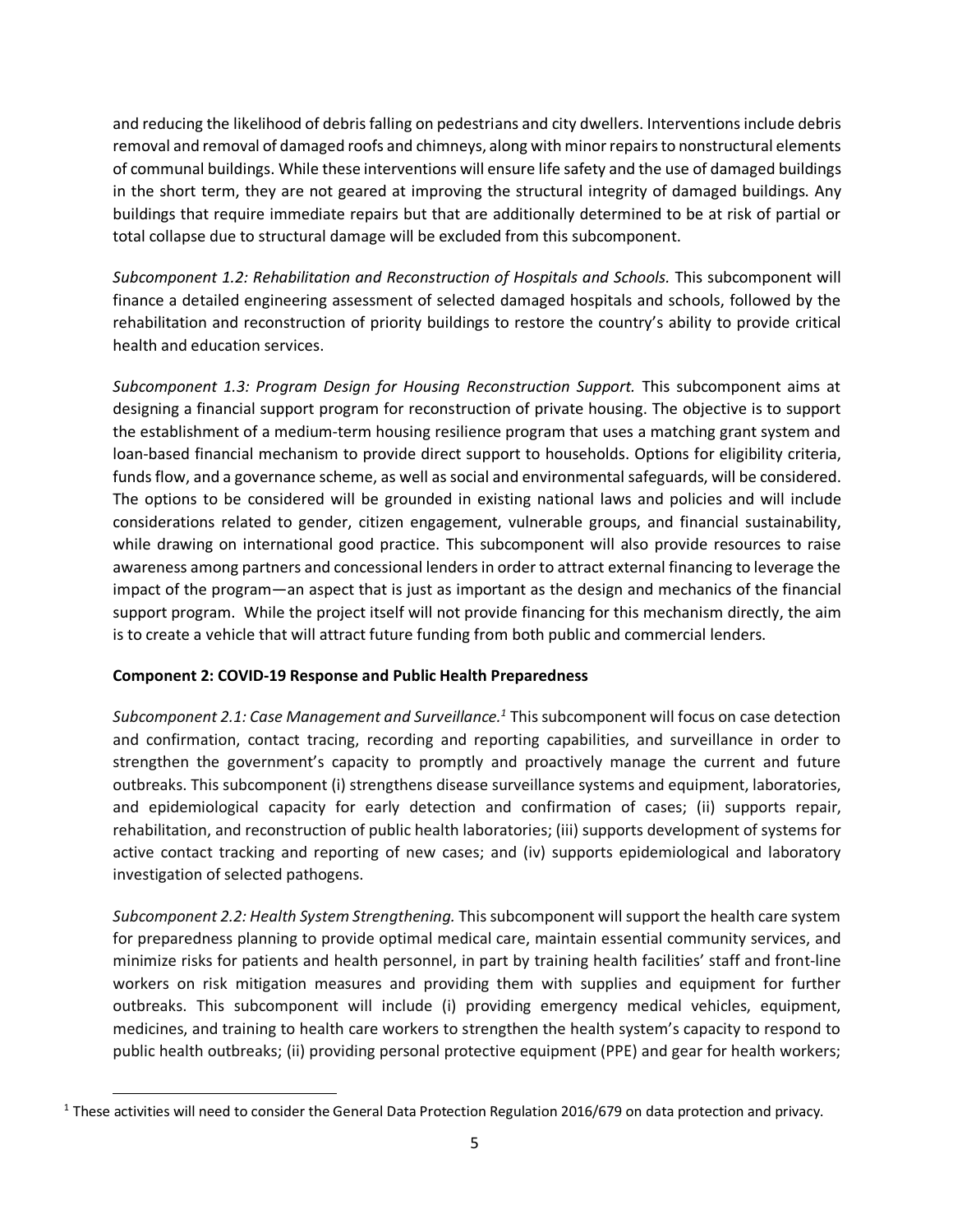(iii) providing equipment and supplies for telemedicine to monitor and support patients and thus support the health system as needed; (iv) rehabilitating and equipping selected primary health care facilities and hospitals to deliver critical medical services and cope with increased demand for services caused by the public health outbreak; (v) delivering essential drugs and medical supplies for populations living in rural communities; and (vi) supporting institutional and organizational restructuring of facilities for the purposes of managing public health outbreaks and training of health care staff accordingly , including sector-wide planning activities for immediate and long-term needs.

#### **Component 3: Project Management**

This component will strengthen the project implementing agencies' technical and institutional capacity, including project management, procurement, financial management (FM) activities, technical audits, compliance monitoring of construction activities, oversight of compliance with social and environmental standards, oversight of compliance with social inclusion targets, M&E activities, and grievance redress mechanisms. This subcomponent could also finance consultancy services to build the technical capacity of MoCPP.

#### **1.2 Objective of the Stakeholder Engagement Plan**

The Croatia Earthquake Recovery and COVID-19 Response Project is being prepared under the World Bank's Environment and Social Framework (ESF). As per the Environmental and Social Standard ESS 10 on "Stakeholder Engagement and Information Disclosure", the implementing agencies should provide stakeholders with timely, relevant, understandable and accessible information and consult with them in a culturally appropriate manner, which is free of manipulation, interference, coercion, discrimination and intimidation.

The overall objective of this SEP is to define a program for stakeholder engagement, including public information disclosure and consultation, throughout the entire project cycle. The SEP outlines the ways in which the project team will communicate with stakeholders and includes a mechanism by which people can raise concerns, provide feedback, or make complaints about project and any activities related to the project. The involvement of the local population is essential to the success of the project in order to ensure smooth collaboration between project staff and local communities and to minimize and mitigate environmental and social risks related to the proposed project activities.

#### **2. Stakeholder identification and analysis**

Project stakeholders are defined as individuals, groups or other entities who:

- (i) are impacted or likely to be impacted directly or indirectly, positively or adversely, by the Project (also known as 'affected parties'); and
- (ii) may have an interest in the Project ('interested parties'). They include individuals or groups whose interests may be affected by the Project and who have the potential to influence the Project outcomes in any way.

Cooperation and negotiation with the stakeholders throughout the Project development often also require the identification of persons within the groups who act as legitimate representatives of their respective stakeholder group, i.e. the individuals who have been entrusted by their fellow group members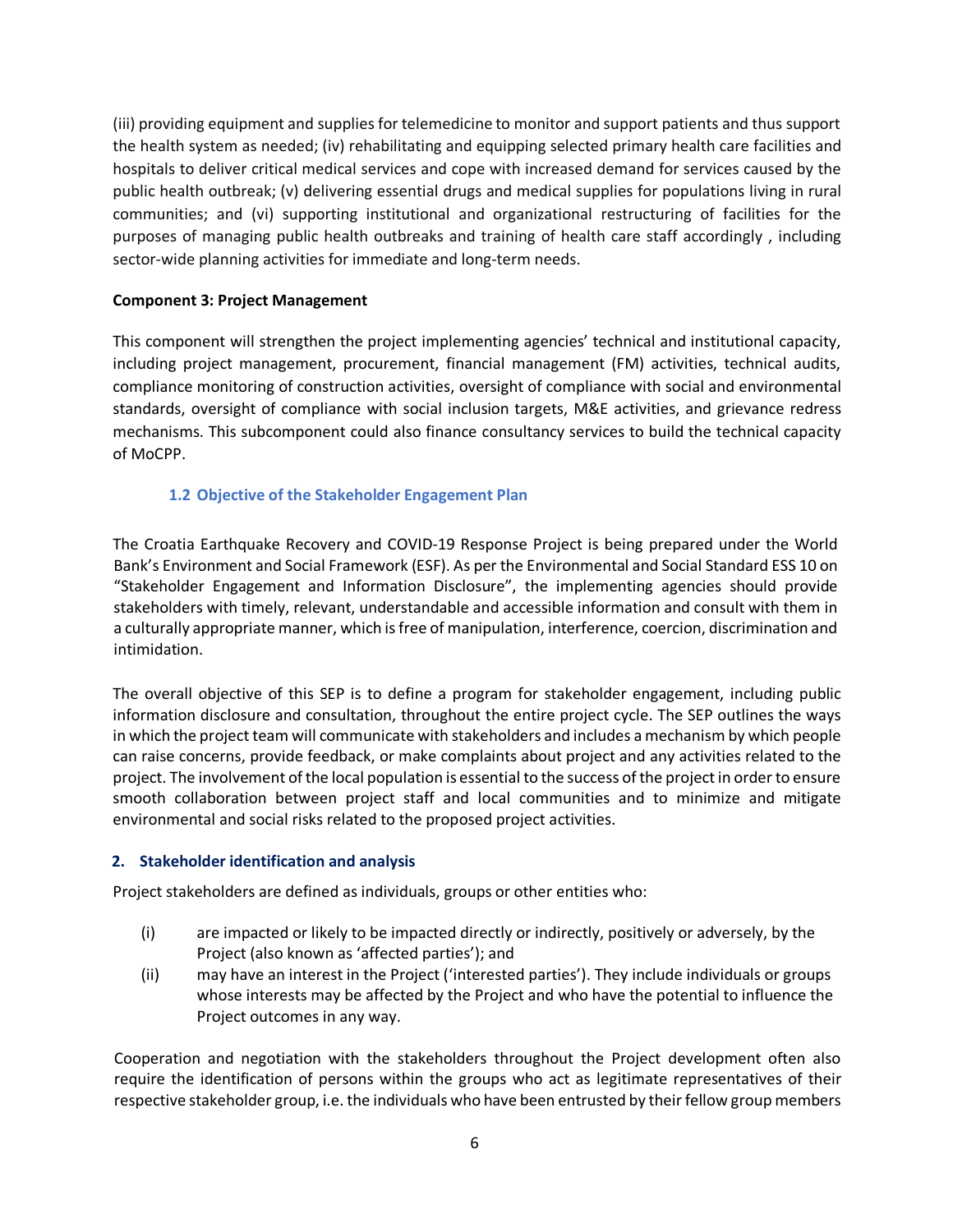with advocating the groups' interests in the process of engagement with the Project. Community representatives may provide helpful insight into the local settings and act as main conduits for dissemination of the Project-related information and as a primary communication/liaison link between the Project and targeted communities and their established networks. Verification of stakeholder representatives (i.e. the process of confirming that they are legitimate and genuine advocates of the community they represent) remains an important task in establishing contact with the community stakeholders. Depending on the different needs of the identified stakeholders, the legitimacy of the community representatives can be verified by checking with a random sample of community members using techniques that would be appropriate and effective considering the need to also prevent coronavirus transmission.

#### **2.1 Methodology**

In order to meet best practice approaches, the project will apply the following principles for stakeholder engagement:

- *Openness and life-cycle approach*: public consultations for the project(s) will be arranged during the whole life-cycle, carried out in an open manner, free of external manipulation, interference, coercion or intimidation;
- *Informed participation and feedback*: information will be provided to and widely distributed among all stakeholders in an appropriate format; opportunities are provided for communicating stakeholders' feedback, for analyzing and addressing comments and concerns;
- *Inclusiveness and sensitivity*: stakeholder identification is undertaken to support better communications and build effective relationships. The participation process for the projects is inclusive. All stakeholders are encouraged to be involved in the consultation process, to the extent the current circumstances permit. Equal access to information is provided to all stakeholders. Sensitivity to stakeholders' needs is the key principle underlying the selection of engagement methods. Special attention is given to vulnerable groups, in particular women, youth, elderly and the cultural sensitivities of diverse ethnic groups.

For the purposes of effective and tailored engagement, stakeholders of the proposed project can be divided into the following core categories:

- **Affected Parties** persons, groups and other entities within the Project Area of Influence (PAI) that are directly influenced (actually or potentially) by the project and/or have been identified as most susceptible to change associated with the project, and who need to be closely engaged in identifying impacts and their significance, as well as in decision-making on mitigation and management measures;
- **Other Interested Parties** individuals/groups/entities that may not experience direct impacts from the Project but who consider or perceive their interests as being affected by the project and/or who could affect the project and the process of its implementation in some way; and
- **Vulnerable Groups** persons who may be disproportionately impacted or further disadvantaged by the project(s) as compared with any other groups due to their vulnerable status<sup>2</sup> and that may require

 <sup>2</sup> Vulnerable status may stem from an individual's or group's race, national, ethnic or social origin, color, gender, language, religion, political or other opinion, property, age, culture, literacy, sickness, physical or mental disability, poverty or economic disadvantage, and dependence on unique natural resources.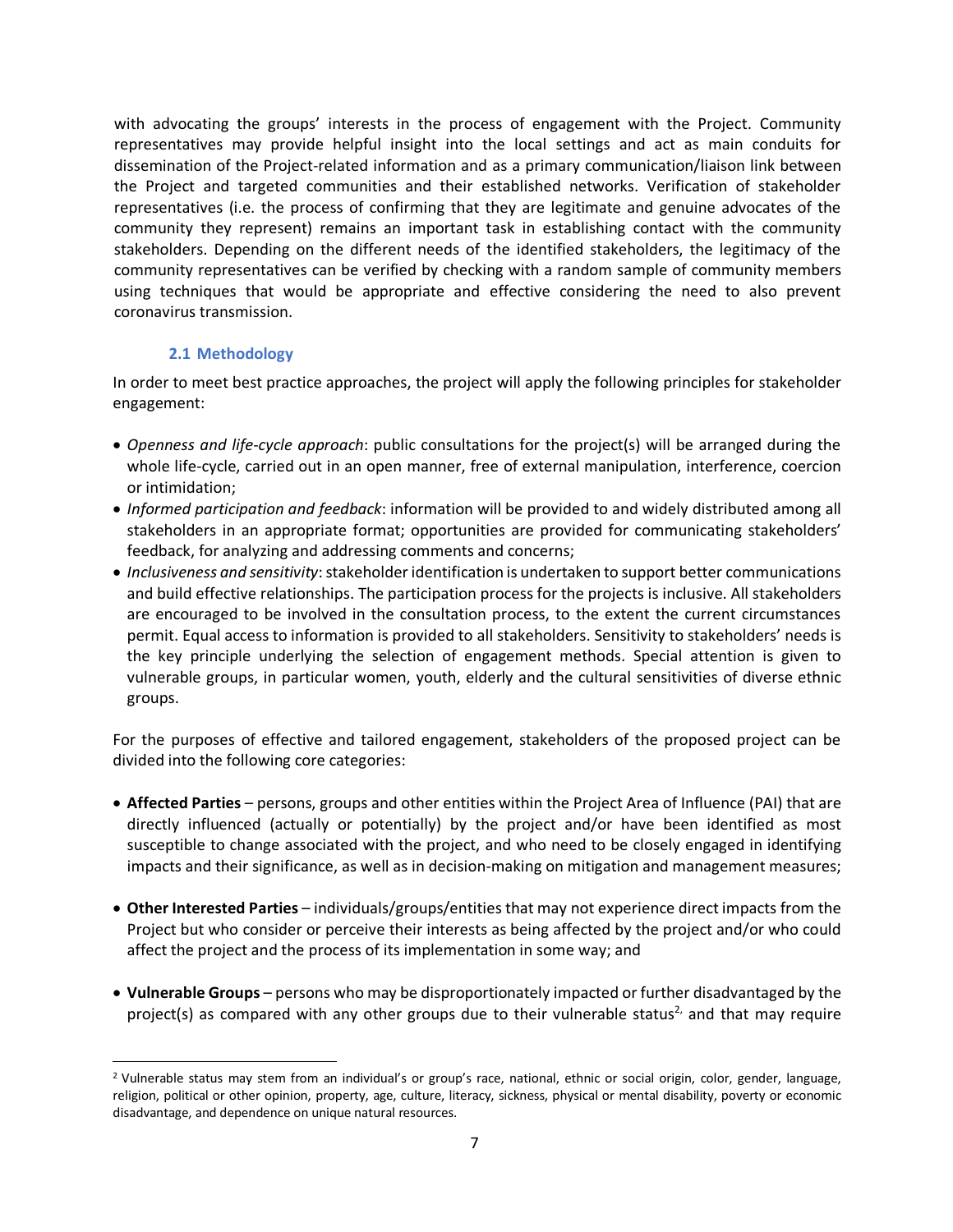special engagement efforts to ensure their equal representation in the consultation and decisionmaking process associated with the project.

#### **2.2 Affected parties**

Affected Parties include local communities, community members and other parties that may be subject to direct impacts from the Project. Specifically, the following individuals and groups fall within this category:

#### **Under Component 1 (Earthquake Recovery and Reconstruction):**

- Administrators, health care staff, and patients of earthquake-affected hospitals which will benefit from building rehabilitation/reconstruction in Zagreb City, Zagrebacka county and Krapina-Zagorje county
- Administrators, teachers and other staff, primary and secondary school students, and parents/guardians of children of earthquake-affected primary and secondary schools benefitting from building rehabilitation/reconstruction in Zagreb City, Zagrebacka county and Krapina-Zagorje county
- Administrators, teachers and other staff and students of higher education institutions that are of strategic importance to the education sector as well the country and the health sector (e.g., University of Zagreb's Medical School) whose rehabilitation may be considered under the project
- Potential beneficiaries of the medium-term housing reconstruction financial support program
- Organizations representing the constituencies above, such as the Croatian Patients Association, representatives of Parents Councils, Students' Association and homeowners' associations
- Neighboring communities in the areas where the buildings are rehabilitated/reconstructed who may be impacted by the construction works (e.g., dust, noise, traffic disturbances)
- Workers at construction sites under the project
- Representatives of the City of Zagreb, Zagrebacka county and Krapina-Zagorje county
- Ministry of Construction and Physical Planning, Ministry of Science and Education, and Ministry of Health government officials
- Citizens of the city of Zagreb, Zagrebacka county and Krapina-Zagorje county, who will benefit from the improved social infrastructure.

#### **Under Component 2 (COVID-19 Response and Public Health Preparedness):**

- Staff of the public health laboratories
- Primary health care workers of the facilities to be rehabilitated/equipped for the delivery of critical medical services
- Medical staff and patients of the hospitals selected for the establishment of flexible and specialized intensive care units
- Health facilities staff and front-line workers (doctors, nurses, public health inspectors, midwives, laboratory technicians/staff)
- General public impacted by the implementation of "social distancing measures" and targeted by public health communication campaigns, in particular:
	- $\circ$  COVID-19 infected people and the members of their households and their relatives
	- o People particularly at risk of contracting COVID-19 (e.g. relatives of those infected, inhabitants of areas where a high number of cases have been identified) and high risk groups (elderly; people living with AIDS/HIV; people with chronic medical conditions, such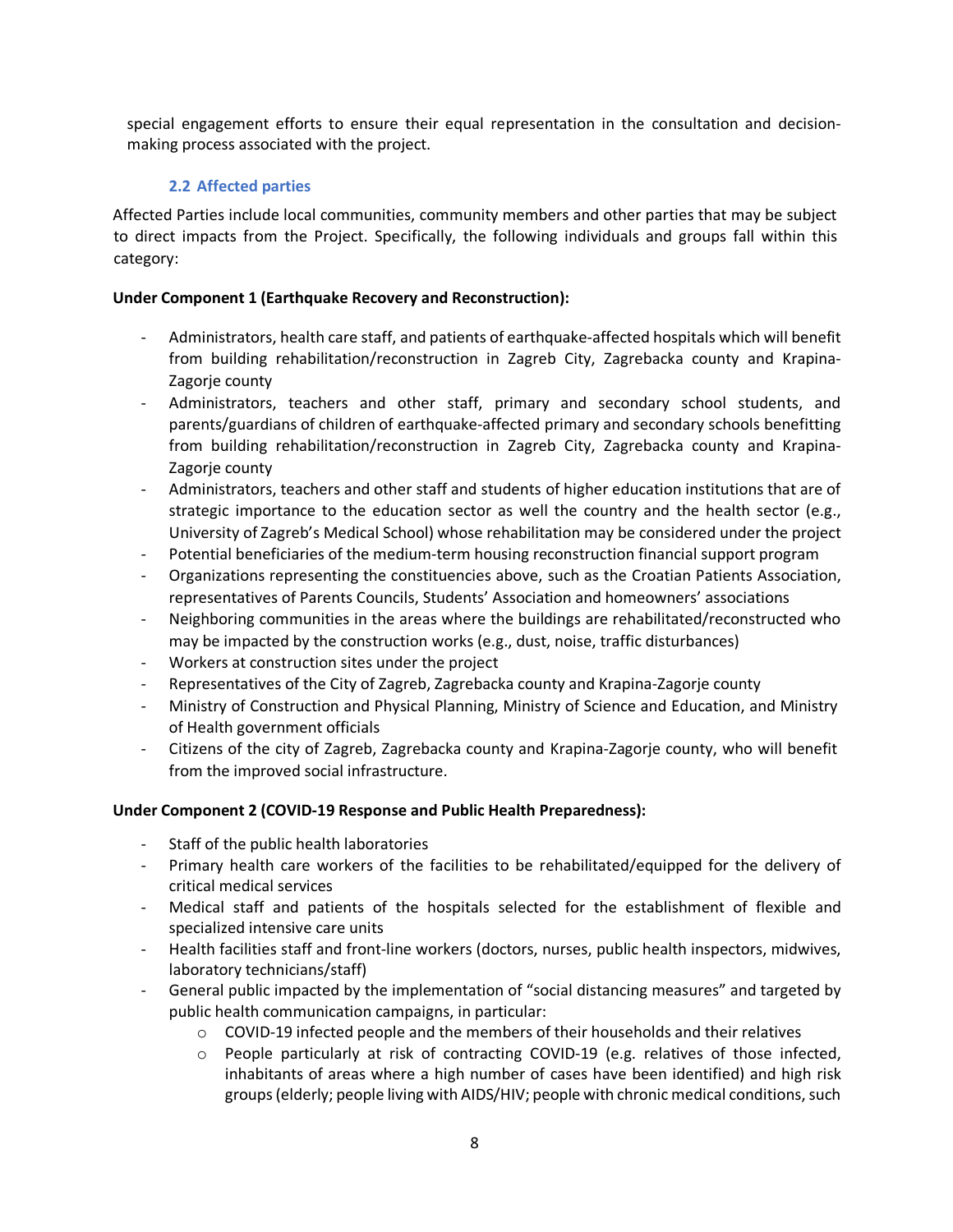as lung disease, diabetes and heart disease; etc.)

- o Neighboring communities to hospitals and laboratories
- o Patients/people with existing medical needs
- $\circ$  Workers in sectors of the economy that continue to play an essential role despite the lockdown, e.g. supermarkets, pharmacies, gas stations, freight, public transport, municipal waste collection and disposal, airline and border control, law enforcement etc.<sup>3</sup>
- o Businesses and employers
- Counties and municipalities responsible for specific actions within their territorial area
- Ministry of Health government officials
- The Civil Protection Headquarters of the Republic of Croatia and county, local civil protection teams
- The Civil Protection Headquarters of the City of Zagreb.

#### **2.3 Other interested parties**

The project stakeholders also include parties other than the directly affected communities, including:

#### **Under Component 1 (Earthquake Recovery and Reconstruction):**

- *a. Public sector stakeholders*
- Ministry of Interior (lead authority for all types of disasters)
- Ministry of Culture (regarding the protection of cultural heritage)
- Ministry of Health
- Ministry of Science and Education
- School founder local government
- *b. Private sector stakeholders*
- Potential suppliers of goods and service providers involved in the project
- *c. Academia*
- University of Zagreb, its research and teaching staff, students and administrative staff
- Zagreb University Faculty of Civil Engineering

#### *d. Non-governmental organizations*

- Croatian Chamber of Civil Engineers
- Croatian Chamber of Architects
- Zagreb Society of Architects
- The Croatian Red Cross, firefighting operational forces and Croatian Mountain Rescue Service operational forces, which provided assistance and shelter for people in the immediate aftermath of the earthquake
- Civil protection units and commissioners, site coordinators, legal persons in the civil protection system at national, regional and local level.

#### **Under Component 2 (COVID-19 Response and Public Health Preparedness):**

- *a. Public sector stakeholders*
- Croatian Institute of Public Health (HZJZ)

 <sup>3</sup> https://www.ombudsman.hr/en/coronavirus-epidemic-responsibility-has-no-alternative/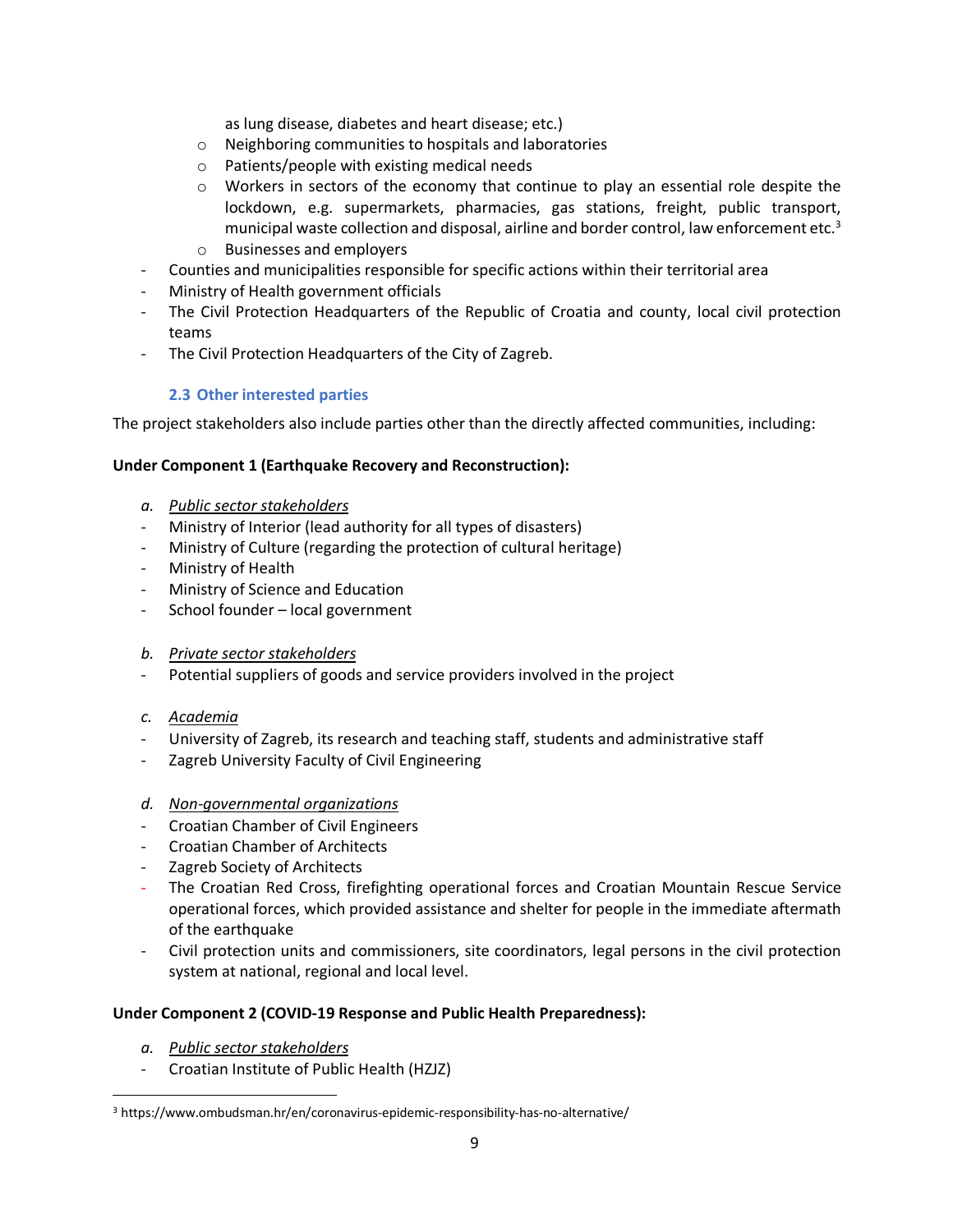- Andrija Stampar Teaching Institute of Public Health
- University Hospital for Infectious Diseases Dr. Fran Mihaljevic
- Regional Public Health Institutes
- Civil Protection Headquarters in 20 counties and City of Zagreb.
- *b. Private sector stakeholders*
- Potential suppliers of goods and service providers involved in the project.
- *c. Non-governmental organizations*
- Zagreb City Red Cross Society, which coordinates a network of COVID-19 volunteers helping the elderly, infirm and chronic patients<sup>4</sup>
- Faith-based communities (e.g. Caritas)
- Croatian Association of Innovative Pharmaceutical Companies
- Roma associations, including Roma women's organizations<sup>5</sup>, councils and representatives.

#### **Other Interested Parties relevant to Components 1 and 2:**

*Public Sector Stakeholders*

- Ministry of Regional Development and EU Funds
- Ministry of Finance.

#### *Media*

- Television (e.g. the national public broadcaster Hrvatska Radio Televizija, the television and radio station Z1 Televizija, Zagreb TV stations Jabuka TV and Mreža TV, commercial TV stations with nationwide broadcast such as RTL Television, Nova TV…)
- Radio stations (e.g. Hrvatski Radio, Narodni Radio, HRT Radio Sljeme, Antena Zagreb, Radio 101 Radio Student…)
- Online and print newspapers (at the local, regional and national levels)
- Croatian national news agency HINA
- Social media sites and discussion groups.

Regarding media coverage, it should be noted that daily press conferences are being held by the national and regional civil protection task force on the coronavirus pandemic. These are covered widely by all print and electronic media.

#### *International partners*

- WHO Country Office
- EU, UNICEF, Norway.

#### **2.4 Disadvantaged / vulnerable individuals or groups**

It is particularly important to understand whether project impacts may disproportionately fall on disadvantaged or vulnerable individuals or groups, who often do not have a voice to express their concerns or understand the impacts of a project and to ensure that awareness raising and stakeholder engagement with disadvantaged or vulnerable individuals or groups on infectious diseases and medical

https://covidnews.eurocities.eu/2020/04/11/zagreb-public-kitchens/

 <sup>4</sup> 3012 volunteers of the Croatian Red Cross are engaged in everyday fieldwork activities in response to COVID-19. All Red Cross volunteers are equipped with protective equipment for protection of their health and the health of people they are helping. In addition, they have undergone professional training in how to act properly in this crisis.

<sup>5</sup> http://erionet.eu/croatia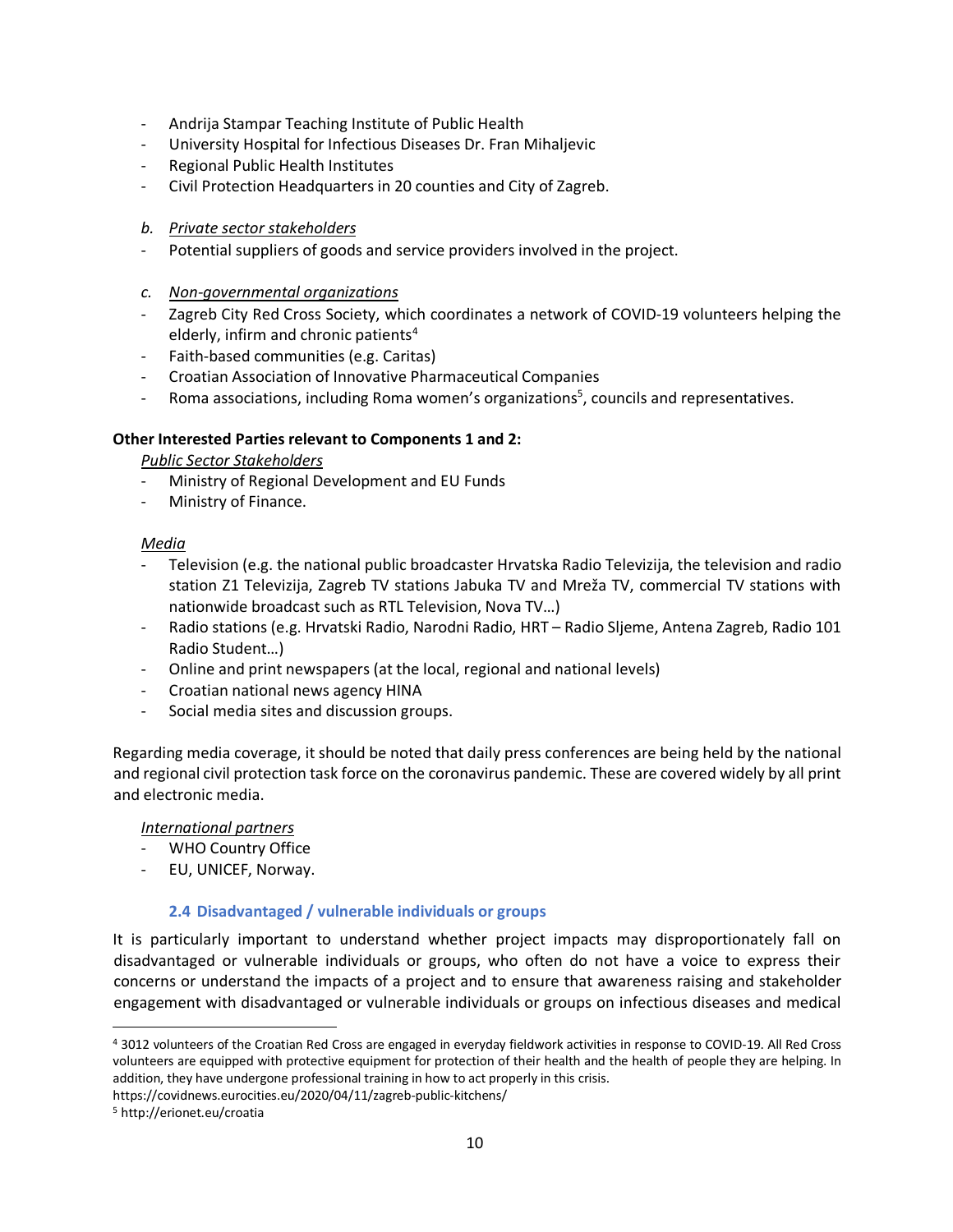treatments in particular, be adapted to take into account such groups or individuals particular sensitivities, concerns and cultural sensitivities and to ensure a full understanding of project activities and benefits. The vulnerability may stem from person's origin, gender, age, health condition, economic deficiency and financial insecurity, disadvantaged status in the community (e.g. minorities or fringe groups), dependence on other individuals or natural resources, etc. Engagement with the vulnerable groups and individuals often requires the application of specific measures and assistance aimed at the facilitation of their participation in the project-related decision making so that their awareness of and input to the overall process are commensurate to those of the other stakeholders.

In accordance with the Anti-Discrimination Act (OG 85/08, 112/12), the project will equally benefit citizens of Croatia regardless of race or ethnicity or skin color, gender, language, religion, political or other beliefs, national or social background, property status, union membership, education, social status, marital or family status, age, health status, disability, genetic inheritance, gender identity, expression or sexual orientation.

| Stakeholder group                        | Key characteristics                                                 |  |  |
|------------------------------------------|---------------------------------------------------------------------|--|--|
| <b>Patients</b> which were evacuated     | These groups have been significantly impacted by the earthquake and |  |  |
| from damaged hospitals/health            | have experienced high levels of stress as a result.                 |  |  |
| facilities                               |                                                                     |  |  |
| Temporarily displaced people             |                                                                     |  |  |
| have<br>been<br>whose<br>homes           |                                                                     |  |  |
| severely damaged <sup>6</sup>            |                                                                     |  |  |
| <b>People with disabilities</b>          | The heightened vulnerability of people with disabilities stems from |  |  |
|                                          | interrelated factors, including higher rates of poverty, social     |  |  |
|                                          | exclusion, and heightened difficulties in accessing healthcare and  |  |  |
|                                          | education. Under the project, people with disabilities will benefit |  |  |
|                                          | from the universal access design features of the rehabilitated and  |  |  |
|                                          | reconstructed hospitals and schools.                                |  |  |
| vulnerable<br><b>Socially</b><br>groups; | These groups may not have the means to finance private housing      |  |  |
| Roma households; the elderly             | reconstruction by themselves and may benefit from special outreach  |  |  |
|                                          | and capacity-building to be able to use the envisaged medium-term   |  |  |
|                                          | housing resilience program and its financial mechanisms.            |  |  |

## **Disadvantaged / vulnerable individuals or groups identified under Component 1 include and are not limited to the following:**

**Disadvantaged / vulnerable individuals or groups identified under Component 2 include and are not limited to the following:** 

| Stakeholder group                         | Key characteristics                                                                                                                                                                                                                            |
|-------------------------------------------|------------------------------------------------------------------------------------------------------------------------------------------------------------------------------------------------------------------------------------------------|
| Persons over 65 years of age <sup>7</sup> | These are high-risk groups for whom contracting COVID-19 could be<br>particularly threatening. People over 65 years of age may have more<br>limited access to and lower familiarity with online tools, services and<br>communication channels. |

 <sup>6</sup> The number of temporarily displaced people is estimated to be between 1,000 and 1,500.

<sup>7</sup> In 2018, 20% of the total population in Croatia was 65 years of age and above. See https://data.worldbank.org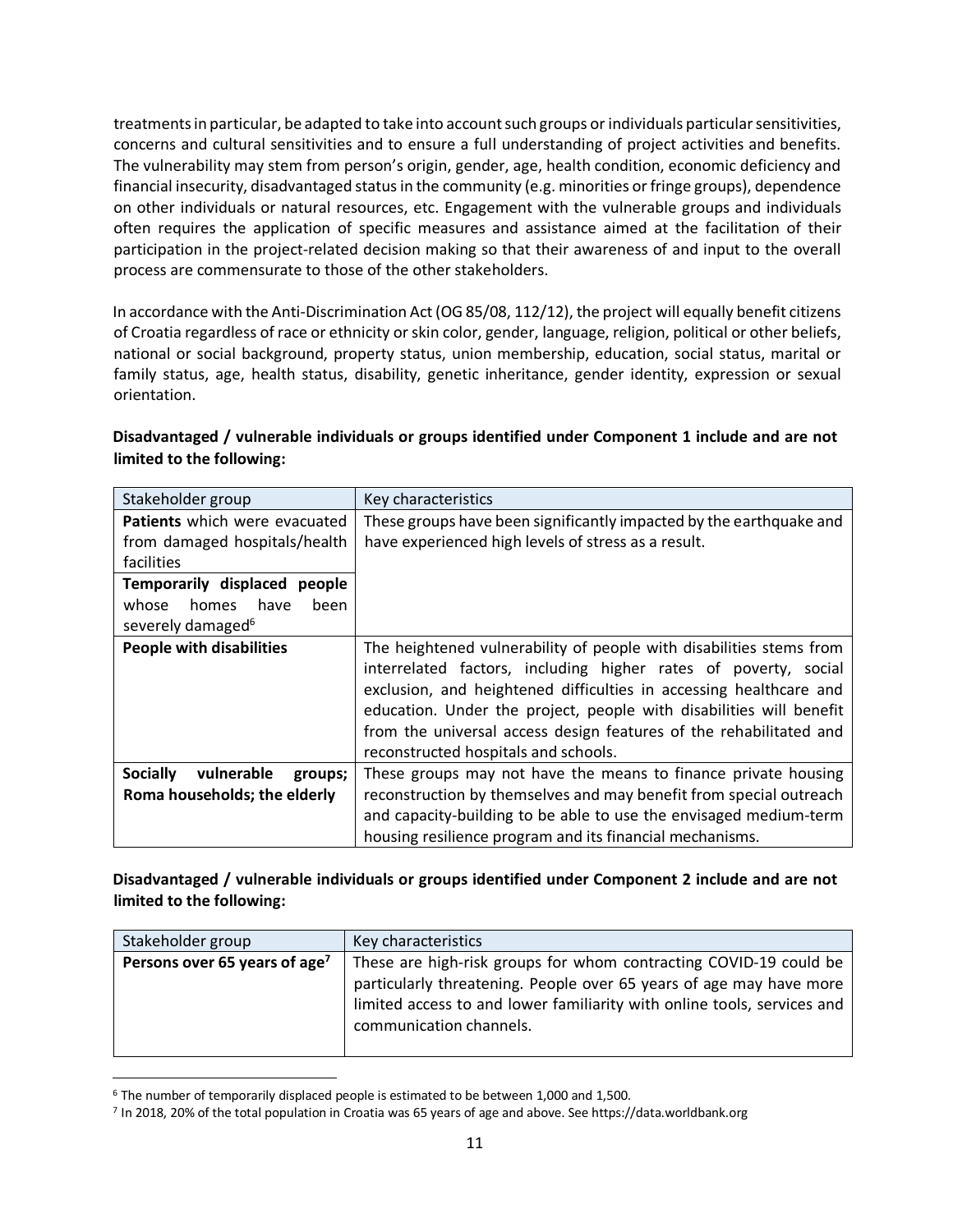| <b>Individuals</b><br>with<br>chronic<br>diseases<br>and<br>pre-existing<br>medical conditions <sup>8</sup><br><b>Pregnant women</b> |                                                                                                                                                                                                                                                                                                                                                                                                                                                                                                                                                                                                                                                                                                                                                                                                                                                                                                                 |
|--------------------------------------------------------------------------------------------------------------------------------------|-----------------------------------------------------------------------------------------------------------------------------------------------------------------------------------------------------------------------------------------------------------------------------------------------------------------------------------------------------------------------------------------------------------------------------------------------------------------------------------------------------------------------------------------------------------------------------------------------------------------------------------------------------------------------------------------------------------------------------------------------------------------------------------------------------------------------------------------------------------------------------------------------------------------|
| institutional<br>People<br>in                                                                                                        | This stakeholder group may be more at risk of contracting COVID-19                                                                                                                                                                                                                                                                                                                                                                                                                                                                                                                                                                                                                                                                                                                                                                                                                                              |
| settings, including homes for                                                                                                        | due to the difficulty of applying physical distancing measures, especially                                                                                                                                                                                                                                                                                                                                                                                                                                                                                                                                                                                                                                                                                                                                                                                                                                      |
| the elderly and infirm, nursing                                                                                                      | in often-overcrowded settings, as well as limited access to information                                                                                                                                                                                                                                                                                                                                                                                                                                                                                                                                                                                                                                                                                                                                                                                                                                         |
| residential<br>homes,<br>care                                                                                                        | on protection measures. Furthermore, given the recommended ban on                                                                                                                                                                                                                                                                                                                                                                                                                                                                                                                                                                                                                                                                                                                                                                                                                                               |
| settings, prisons <sup>910</sup> , refugee                                                                                           | home visits for people in institutional settings, this already fragile group                                                                                                                                                                                                                                                                                                                                                                                                                                                                                                                                                                                                                                                                                                                                                                                                                                    |
| centers, or shelters for victims                                                                                                     | is at a higher risk of neglect.                                                                                                                                                                                                                                                                                                                                                                                                                                                                                                                                                                                                                                                                                                                                                                                                                                                                                 |
| of domestic violence                                                                                                                 |                                                                                                                                                                                                                                                                                                                                                                                                                                                                                                                                                                                                                                                                                                                                                                                                                                                                                                                 |
| Homeless people <sup>11</sup>                                                                                                        | Given their extremely poor financial status and living conditions, weak<br>immune system, likely lack of access to a primary care physician and<br>lack of access to information via TV or mobile phone, people with<br>unsafe or inadequate housing may be unable to maintain basic hygiene<br>or follow recommended preventive measures <sup>12</sup> .                                                                                                                                                                                                                                                                                                                                                                                                                                                                                                                                                       |
| <b>Socially vulnerable groups</b>                                                                                                    | This stakeholder group includes beneficiaries of social welfare (e.g.<br>unemployed persons and low-income families); potential new<br>beneficiaries of social assistance who may need assistance due to the<br>adverse economic impacts of COVID-19 (e.g. informal workers,<br>seasonal workers/workers that would usually earn money abroad and<br>their dependents); single-headed households; single households;<br>families with more than two children; individuals with lower education;<br>Croatian war veterans and victims of war and members of their<br>families; returnees and displaced persons <sup>13</sup> ; and citizens in uncertain<br>housing situation/who are facing housing problems <sup>14</sup> .<br>They may be disproportionately impacted by school closures and<br>potential job losses, resulting in additional stress,<br>anxiety,<br>inconvenience, and mental health issues. |
| <b>People with disabilities</b>                                                                                                      | People with disabilities are at risk of experiencing disruption of services<br>and support and being excluded from health information and<br>mainstream health provision. Some may have pre-existing health<br>conditions which leaves them more at risk of developing serious illness<br>or dying.                                                                                                                                                                                                                                                                                                                                                                                                                                                                                                                                                                                                             |

 <sup>8</sup> People who are immune-suppressed, suffering from respiratory diseases, diabetes, specific cancers, metabolic disorders, heart disease, etc.

<sup>9</sup> In order to ensure the implementation of adequate measures, the Croatian Public Health Institute (HZJZ) published recommendations for the conduct of the judicial police officers and Regulation Act for the Prevention and Suppression of the Coronavirus Epidemic (COVID-19) in the Prison System Bodies, and the Ministry of Justice had further elaborated certain measures.

<sup>10</sup> https://www.ombudsman.hr/en/it-is-necessary-to-provide-prevention-measures-within-the-prison-system/

<sup>11</sup> According to the Croatian Network for the Homeless, there are more than 2,000 homeless people in Croatia, half of them located in Zagreb.

<sup>&</sup>lt;sup>12</sup> Data on the number of homeless people in Croatia vary, but the Croatian Homeless Network estimates that there are about 2,000 persons without any roof over their heads, and estimations according to the ETHOS typology, which includes those who have unsafe or inadequate housing, show that this number grows up to 10,000. See

https://www.ombudsman.hr/en/additional-efforts-needed-to-care-for-the-homeless-during-the-coronavirus-epidemic/ <sup>13</sup> Strategy for Combating Poverty and Social Exclusion in the Republic of Croatia 2014-2020

<sup>14</sup> https://www.ombudsman.hr/en/protect-citizens-in-uncertain-housing-situation/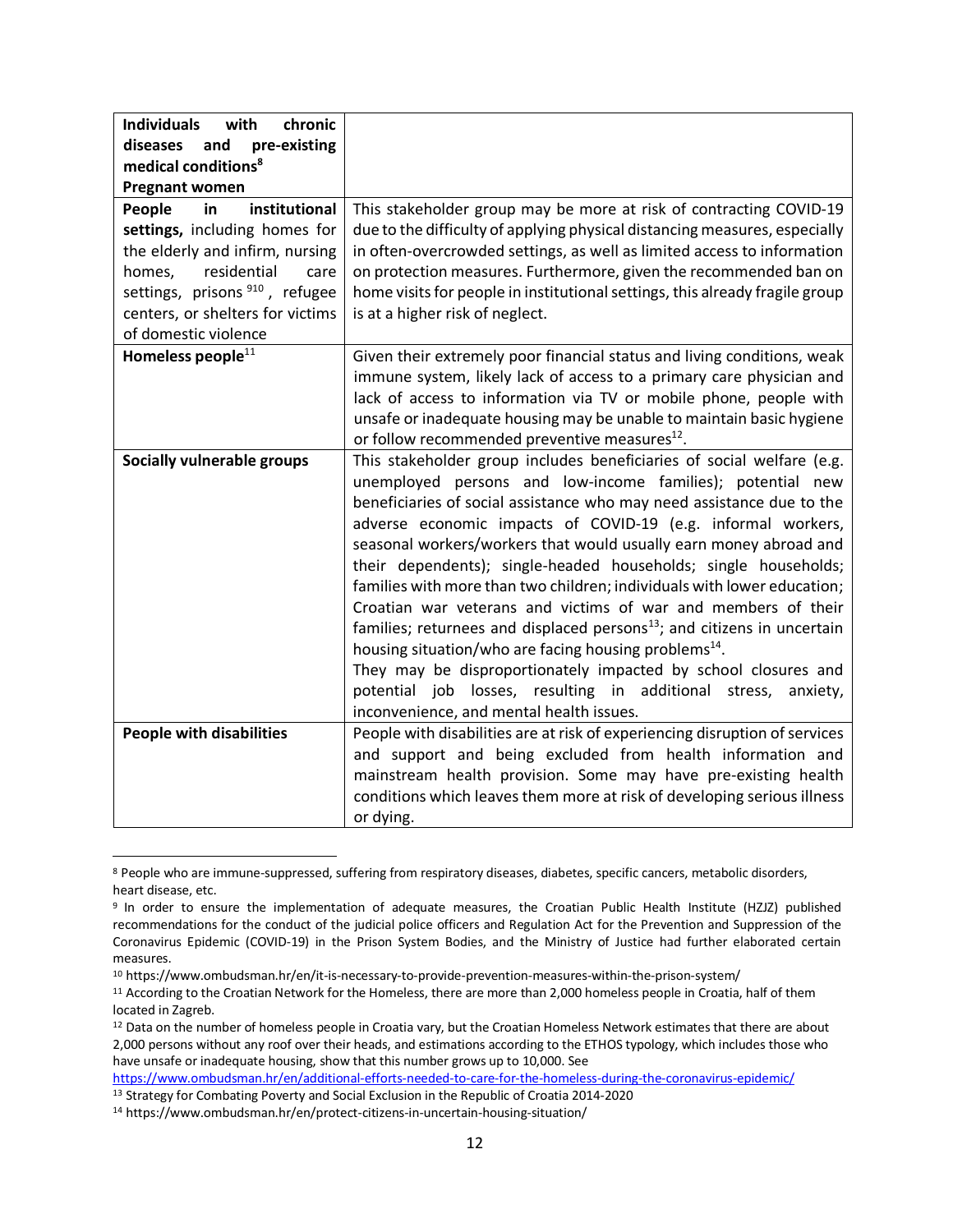| <b>Residents of rural areas</b> | In Croatia, the highest geographical concentration of factors                             |  |  |
|---------------------------------|-------------------------------------------------------------------------------------------|--|--|
|                                 | influencing the share of people at risk of poverty can be found in small                  |  |  |
| <b>Residents of isolated</b>    | towns and settlements in the east and the southeast regions of the                        |  |  |
| settlements                     | country - mainly along the border with Bosnia and Herzegovina and                         |  |  |
|                                 | Serbia, as well as in rural areas <sup>15</sup> . Restricted access to public services or |  |  |
|                                 | water connection may limit opportunities to follow all preventive                         |  |  |
|                                 | measures and to get access to health care <sup>16</sup> .                                 |  |  |
| Roma                            | Many Roma in Croatia are confined to overcrowded and secluded                             |  |  |
|                                 | neighborhoods with limited access to infrastructure including clean                       |  |  |
|                                 | water and sewage, which makes physical distancing and hygiene                             |  |  |
|                                 | instructions hard to implement <sup>17</sup> . Limited mobility options (68% Roma         |  |  |
|                                 | households do not possess a car) and underequipped households                             |  |  |
|                                 | (about one quarter of Roma households do not have refrigerators or                        |  |  |
|                                 | freezers <sup>18</sup> ) further compound difficulties linked with access to sufficient   |  |  |
|                                 | stocks of groceries, basic hygiene products and medical care, especially                  |  |  |
|                                 | given the suspension of public transportation. Furthermore, Roma                          |  |  |
|                                 | communities are likely to be disproportionately affected by loss of                       |  |  |
|                                 | livelihoods due to their reliance on precarious self-employment,                          |  |  |
|                                 | seasonal, temporary or informal jobs (often implying travel to other EU                   |  |  |
|                                 | member states <sup>19</sup> ), including with non-registered small businesses,            |  |  |
|                                 | which excludes them from possible support provided by governments                         |  |  |
|                                 | to SMEs. The vulnerability of the Roma population is further aggravated                   |  |  |
|                                 | by their lack of access to computers and internet: 80% of Roma children                   |  |  |
|                                 | live in households without a computer, laptop or a tablet, making                         |  |  |
|                                 | digital content unavailable to them.                                                      |  |  |
| Women at risk of GBV            | The 2014 European Union Agency for Fundamental Rights survey data                         |  |  |
|                                 | results showed that since the age of fifteen, 1 in 5 women in Croatia                     |  |  |
|                                 | have experienced physical and/or sexual violence and 31 % of women                        |  |  |
|                                 | have experienced physical, sexual or psychological violence <sup>20</sup> . As more       |  |  |
|                                 | people stay at home, the risk of intimate partner violence is likely to                   |  |  |
|                                 | increase, according to the WHO.                                                           |  |  |

Vulnerable groups within the communities affected by the project will be further confirmed and consulted through dedicated means, as appropriate. Description of the methods of engagement that will be undertaken by the project is provided in the following sections.

 <sup>15</sup> https://www.worldbank.org/en/country/croatia/publication/croatia-poverty-maps

<sup>16</sup> https://www.ombudsman.hr/en/coronavirus-epidemic-responsibility-has-no-alternative/

<sup>17</sup> https://balkaninsight.com/2020/04/01/roma-europes-neglected-coronavirus-victims/

<sup>18</sup> https://www.ombudsman.hr/en/the-pandemic-may-have-a-particularly-heavy-impact-on-the-roma-population/

<sup>19</sup> https://www.unhcr.org/ua/en/21189-many-roma-families-are-particularly-vulnerable-in-the-current-crisis-of-covid-19.html

<sup>&</sup>lt;sup>20</sup> European Union Agency for Fundamental Rights (2014). Violence against women: an EU-wide survey - Main results, Publications Office of the European Union, Luxembourg.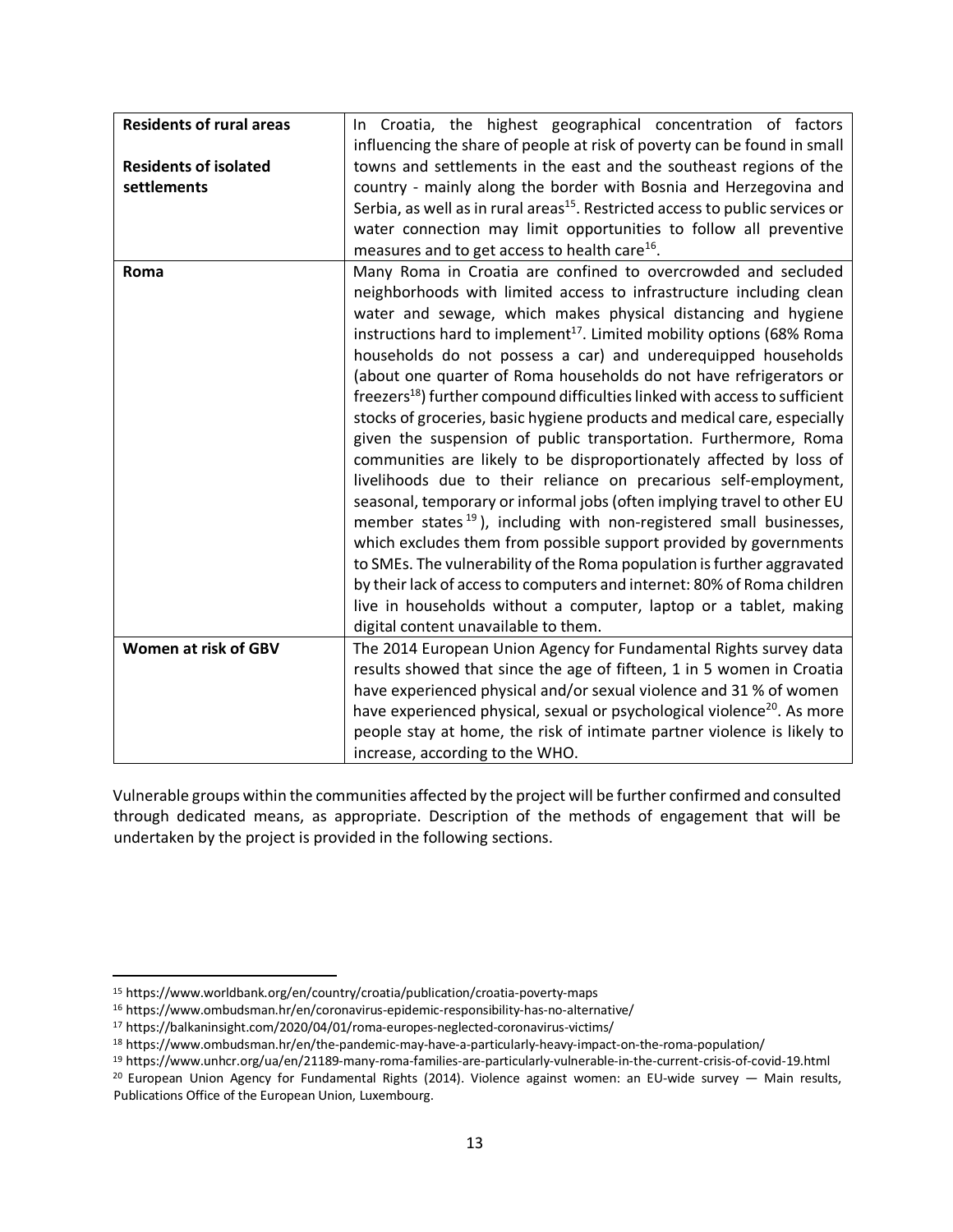#### **3. Stakeholder Engagement Program**

#### **3.1. Summary of stakeholder engagement during project preparation**

The speed and urgency with which this project has been developed to respond to the impacts of the March 22, 2020 earthquake and to meet the growing threat of COVID-19 in the country (combined with recentlyannounced government restrictions on gatherings of people) has limited the project's ability to develop a complete SEP before this project is approved by the World Bank. This initial SEP was developed and disclosed prior to project appraisal, as the starting point of an iterative process to develop a more comprehensive stakeholder engagement strategy and plan. It will be updated periodically as necessary, with more detail provided in the first update planned after project approval.

Given the emergency nature of this operation and the transmission dynamics of COVID-19, consultations during the project preparation phase were limited to relevant government officials in the Ministry of Construction and Physical Planning, Ministry of Health and Ministry of Science and Education, medical and educational staff, representatives/officials from the City of Zagreb, as well as representatives of the Croatian Patients Association.

During the ongoing rapid needs assessment for Component 1, consultations are ongoing with the staff of the Faculty of Civil Engineering; associations of civil engineers and architects; school and hospitals' principals and other medical and education staff.

#### **3.2. Adapting stakeholder engagement to the evolving COVID-19 situation**

With the evolving situation, as the Croatian Government has taken measures to impose strict restrictions on public gatherings, meetings and people's movement, the general public has also become increasingly concerned about the risks of transmission, particularly through social interactions. Hence alternative ways will be adopted to manage consultations and stakeholder engagement in accordance with the local laws, policies and new social norms in effect to mitigate prevention of the virus transmission.

These alternate approaches that will be practiced for stakeholder engagement will include: having consultations in small groups if smaller meetings are permitted, else making reasonable efforts to conduct meetings through online channels (e.g. webex, zoom, skype and specific online communication platform developed within project, etc.); diversifying means of communication and relying more on social media, chat groups, dedicated online platforms & mobile Apps (e.g. Facebook, Twitter, WhatsApp groups, project weblinks/websites etc.); and employing traditional channels of communications such TV, radio, dedicated phone-lines, SMS broadcasting, public announcements when stakeholders do not have access to online channels or do not use them frequently.

WB's ESS10 and the relevant national policy or strategy for health communication & WHO's "COVID-19 Strategic Preparedness and Response Plan -- Operational Planning Guidelines to Support Country Preparedness and Response" (2020) will be the basis for the project's stakeholder engagement. In particular, Pillar 2 on Risk Communication and Community Engagement outlines the following approach:

*"It is critical to communicate to the public what is known about COVID*-*19, what is unknown, what is being done, and actions to be taken on a regular basis. Preparedness and response activities should be conducted in a participatory, community-based way that are informed and continually optimized according to community feedback to detect and respond to concerns, rumours and misinformation. Changes in preparedness and response interventions should be*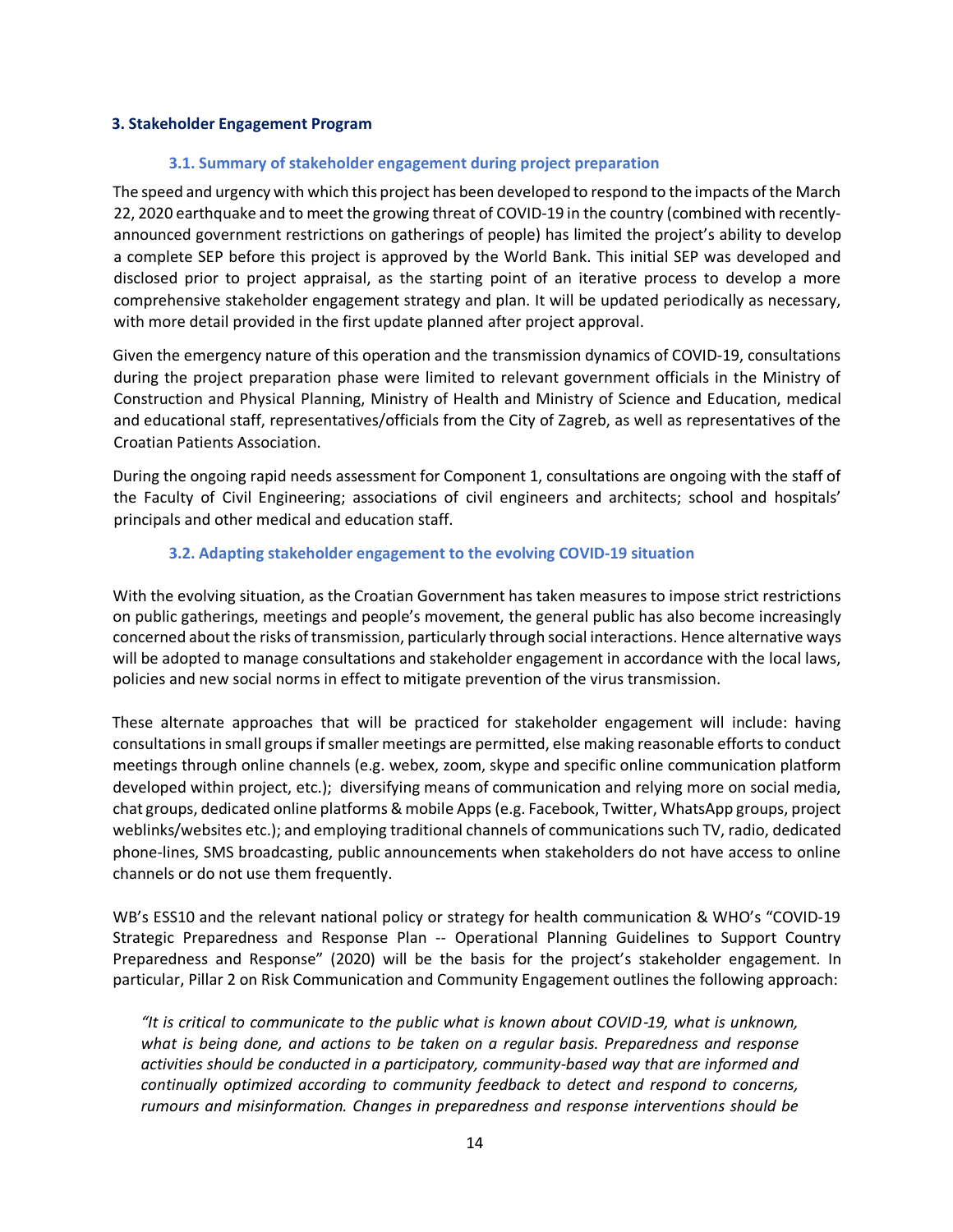*announced and explained ahead of time and be developed based on community perspectives. Responsive, empathic, transparent and consistent messaging in local languages through trusted channels of communication, using community-based networks and key influencers and building capacity of local entities, is essential to establish authority and trust."*

In terms of consultations with stakeholders on the project design, activities and implementation arrangements, etc., the revised SEP, expected to be updated within 30 days after the project effectiveness date and continuously updated throughout the project implementation period, will lay out in greater detail all types of relevant stakeholders, anticipated issues and interests, methods of involvement and proposed communication methods.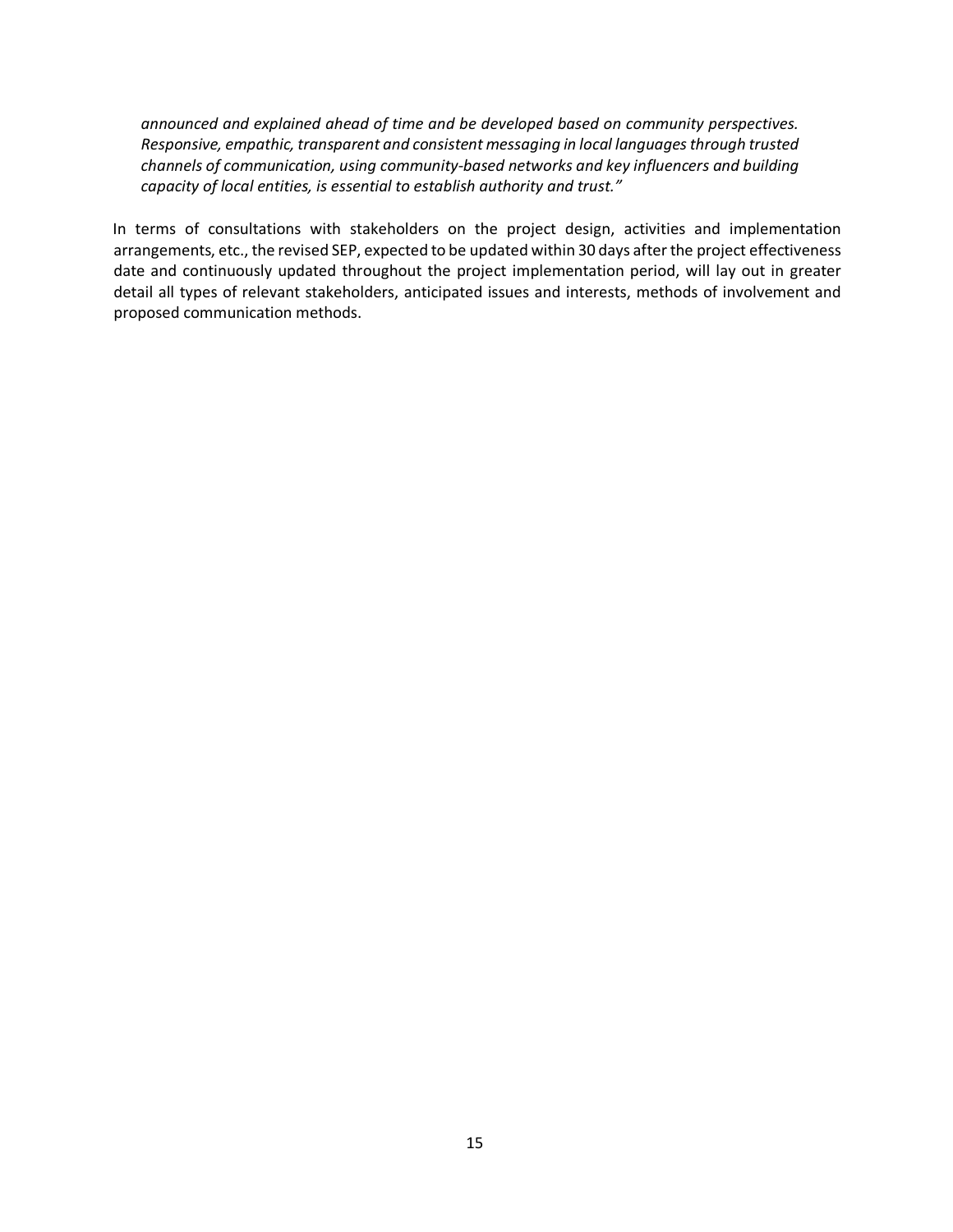## **3.3. Proposed Stakeholder Engagement Program**

## **Stakeholder Engagement Program for Component 1 (Earthquake Recovery and Reconstruction):**

| Project<br>stage                  | Target stakeholders                                                                                                 | Topic(s) of engagement                                                                                                                                                                                                                                                                                                                                                                                                                                                                                      | Method(s) used                                                                                                                                                                                                                              | Responsibility                                              |
|-----------------------------------|---------------------------------------------------------------------------------------------------------------------|-------------------------------------------------------------------------------------------------------------------------------------------------------------------------------------------------------------------------------------------------------------------------------------------------------------------------------------------------------------------------------------------------------------------------------------------------------------------------------------------------------------|---------------------------------------------------------------------------------------------------------------------------------------------------------------------------------------------------------------------------------------------|-------------------------------------------------------------|
|                                   | Representatives of the City of<br>Zagreb                                                                            | Divisions of roles, responsibilities and<br>$\bullet$<br>coordination during project preparation<br>and implementation<br>Buildings eligibility and prioritization<br>criteria                                                                                                                                                                                                                                                                                                                              | (Remote) meetings and consultations<br>through videoconferences,<br>(e.g.<br>phone calls)<br>Email/Phone correspondence                                                                                                                     | MoCPP PIU                                                   |
|                                   | Facility<br>of<br>administrators<br>schools and hospitals that<br>suffered damages from the<br>earthquake           | Implementation of detailed engineering<br>$\bullet$<br>assessment<br>Findings of the assessment<br>$\bullet$<br>Buildings eligibility and prioritization<br>$\bullet$<br>criteria                                                                                                                                                                                                                                                                                                                           | (Remote) meetings and consultations<br>(e.g. through videoconferences,<br>phone calls)<br>Email/Phone correspondence                                                                                                                        | MoCPP PIU with<br>from<br>support<br>the MoH<br>and<br>MoSE |
| Pre-construction / immediate term | of<br>Facility<br>administrators<br>schools<br>hospitals<br>and<br>for<br>selected<br>reconstruction/rehabilitation | Preparation of the technical surveys,<br>$\bullet$<br>energy efficiency audits, and feasibility<br>studies<br>Functional gender, accessibility and<br>$\bullet$<br>energy efficiency upgrades proposed<br>Potential environmental and social risks<br>$\bullet$<br>(including activity disruption as a result of<br>construction activities) and site-specific<br>Environmental and Social Management<br>Plans (ESMPs)<br>Flow and use of funds<br>Feedback and<br>Grievance<br>Redress<br>Mechanism (FGRM) | Email/Phone correspondence<br>(Remote) meetings and consultations<br>(e.g. through videoconferences,<br>phone calls)<br>Electronic publications and press<br>releases on MoCPP website<br>Press releases in the national and<br>local media | MoCPP PIU with<br>from<br>support<br>the MoH<br>and<br>MoSE |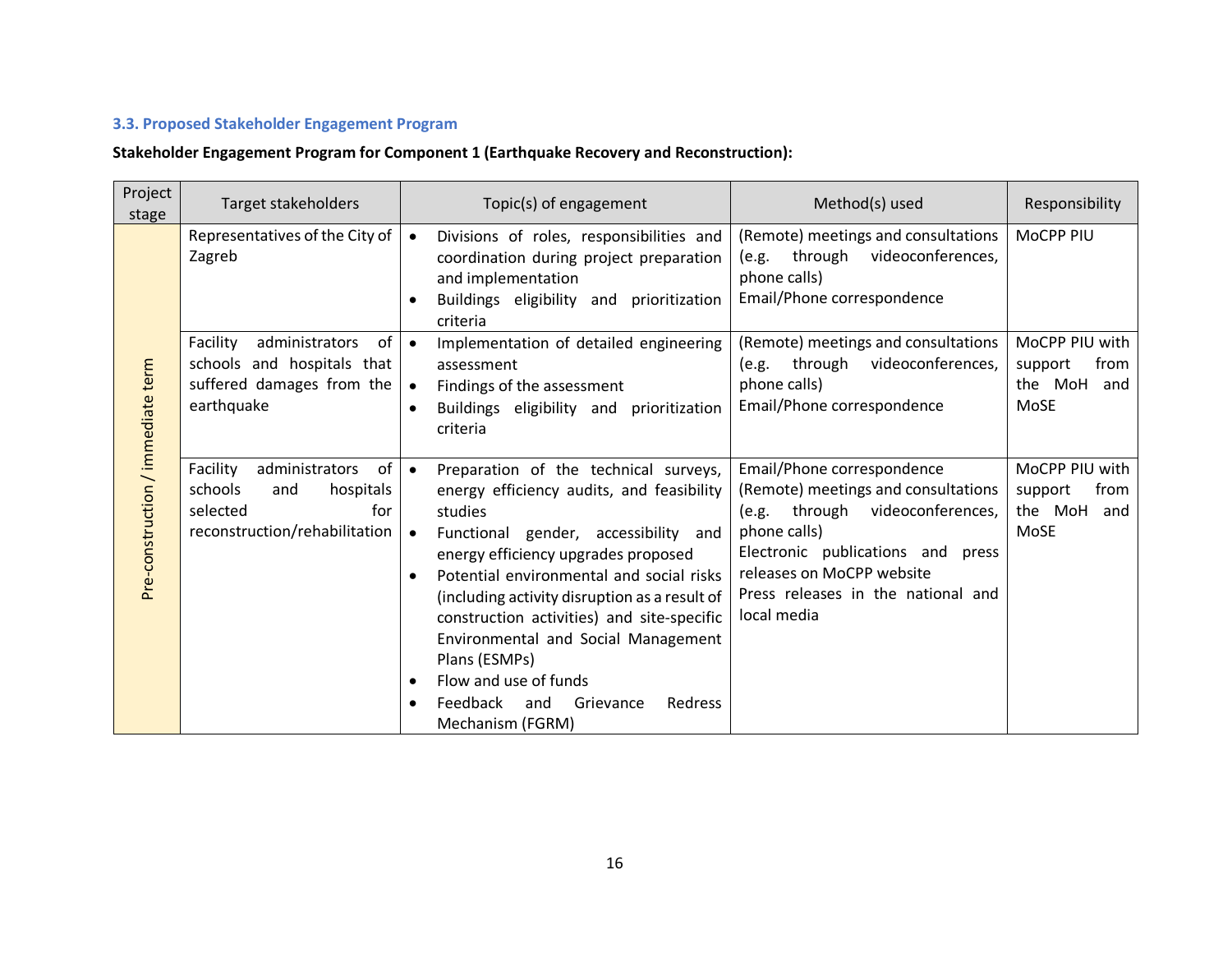|                            | Hospitals<br>school<br>and<br>communities (health care<br>staff, patients, teaching staff,<br>students and their relatives)<br>of buildings selected for<br>reconstruction/rehabilitation<br>and their representatives | Planned design<br>$\bullet$<br>Functional gender, accessibility<br>$\bullet$<br>and<br>energy efficiency upgrades<br>$\bullet$<br>Progress indicators,<br>timelines<br>for<br>completion of the works<br>$\bullet$<br>Feedback<br>and<br>Grievance<br>Redress<br>Mechanism (FGRM) | Informative meetings, town halls<br>(held online as needed due to safe<br>distancing measures)<br>Email/Phone/Letters correspondence                                                                                                                                                                                                                           | MoCPP PIU with<br>from<br>support<br>the MoH<br>and<br>MoSE |
|----------------------------|------------------------------------------------------------------------------------------------------------------------------------------------------------------------------------------------------------------------|-----------------------------------------------------------------------------------------------------------------------------------------------------------------------------------------------------------------------------------------------------------------------------------|----------------------------------------------------------------------------------------------------------------------------------------------------------------------------------------------------------------------------------------------------------------------------------------------------------------------------------------------------------------|-------------------------------------------------------------|
|                            | Neighboring communities                                                                                                                                                                                                | Potential environmental and social risks<br>$\bullet$<br>linked to construction activities and<br>planned mitigation measures<br>Feedback<br>and<br>Grievance<br>Redress<br>Mechanism (FGRM)                                                                                      | Public<br>information<br>boards<br>with<br>information<br>publicly<br>contact<br>displayed in accessible locations<br>around construction premises<br>Online and print media, radio, TV,<br>social media                                                                                                                                                       | MoCPP PIU                                                   |
|                            | Project workers                                                                                                                                                                                                        | Occupational Health and Safety<br>$\bullet$<br>Codes of conduct<br>$\bullet$<br>Unacceptability<br>of<br>Gender-Based<br>Violence, Sexual Exploitation and Abuse<br>and Sexual Harassment<br>Workplace<br>Grievance<br>Redress<br>Mechanism<br>Waste management precautions       | Correspondence with contractors by<br>emails/letters<br>and<br>(remote)<br>consultations<br>(e.g.<br>through<br>videoconferences, phone calls)<br><b>Trainings</b><br>from<br>supervision<br>and/or<br>consultants<br>specialists<br>contracted by the PIU                                                                                                     | MoCPP PIU                                                   |
| Construction / medium-term | administrators<br>of<br>Facility<br>schools<br>hospitals<br>and<br>for<br>selected<br>reconstruction/rehabilitation                                                                                                    | Project related impacts<br>$\bullet$<br>Overall implementation progress<br>$\bullet$<br>Feedback<br>and<br>Grievance<br>$\bullet$<br>Redress<br>Mechanism (FGRM)                                                                                                                  | E-renovation<br>portal<br>monitoring<br>renovation progress in real time<br>weekly meetings<br>On-site<br>with<br>supervising engineer and contractor,<br>adapted as needed to the required<br>safe distancing measures<br>Monthly meetings including PIU<br>representatives, following<br>which<br>minutes will be circulated to all<br>stakeholders involved | MoCPP PIU with<br>from<br>support<br>the MoH<br>and<br>MoSE |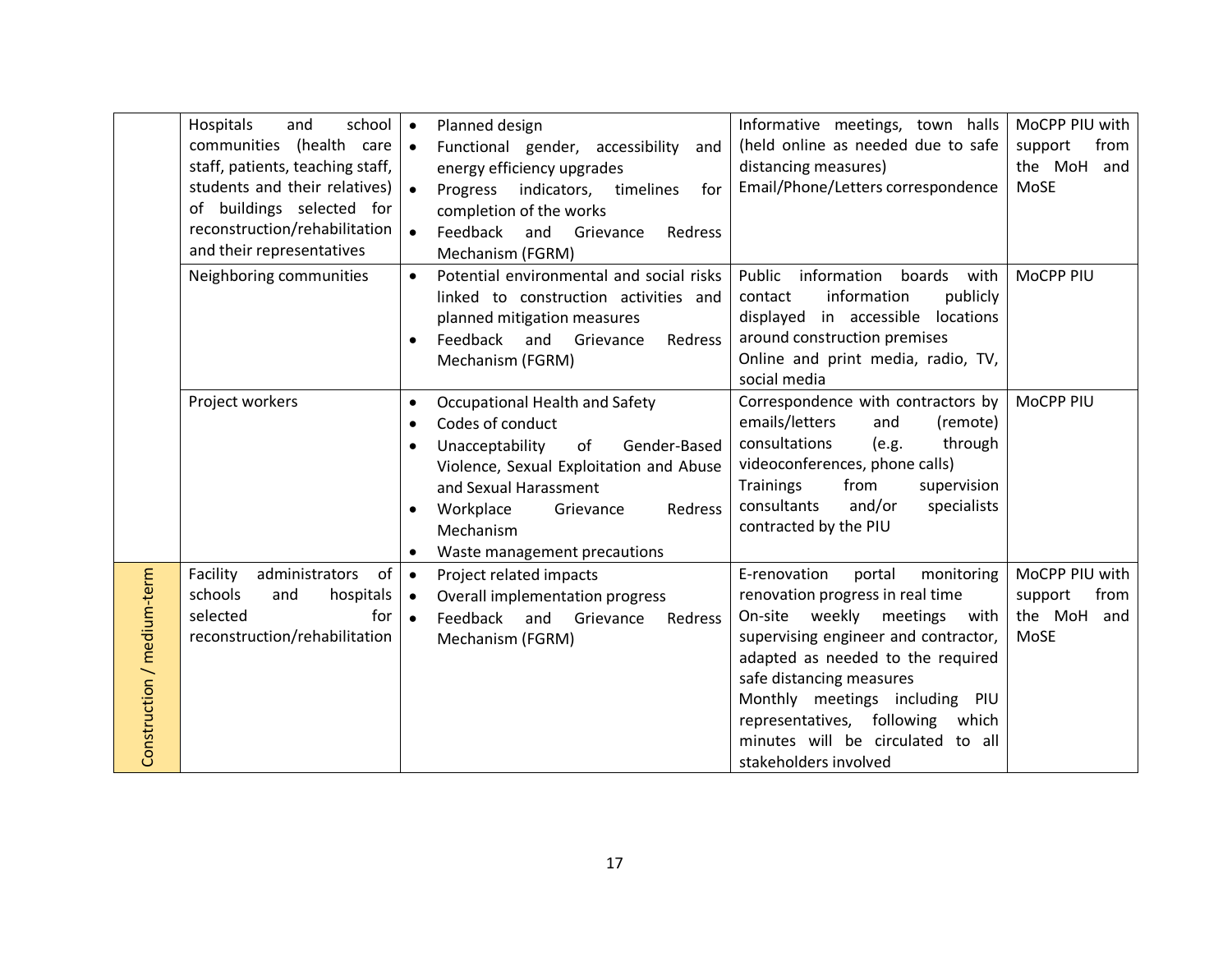| Hospitals<br>school<br>and<br>communities (health care<br>staff, patients, teaching staff,<br>students and their relatives)<br>and their representatives | Overall implementation progress<br>$\bullet$<br>Envisaged timelines for completion of the<br>$\bullet$<br>works<br><b>FGRM</b><br>$\bullet$                                                                                                                                                                                                                        | E-renovation<br>portal<br>monitoring<br>renovation progress in real time<br>Email updates<br>Informative meetings, town halls<br>(held online as needed due to safe<br>distancing measures)                                                                                                                                                          | MoCPP PIU with<br>support<br>from<br>the MoH<br>and<br>MoSE |
|----------------------------------------------------------------------------------------------------------------------------------------------------------|--------------------------------------------------------------------------------------------------------------------------------------------------------------------------------------------------------------------------------------------------------------------------------------------------------------------------------------------------------------------|------------------------------------------------------------------------------------------------------------------------------------------------------------------------------------------------------------------------------------------------------------------------------------------------------------------------------------------------------|-------------------------------------------------------------|
| Project workers                                                                                                                                          | Occupational Health and Safety<br>$\bullet$<br>Codes of conduct<br>Unacceptability<br>of<br>Gender-Based<br>Violence, Sexual Exploitation and Abuse<br>and Sexual Harassment<br>Workplace<br>Redress<br>Grievance<br>$\bullet$<br>Mechanism<br>Waste management precautions<br>$\bullet$                                                                           | <b>Trainings</b><br>from<br>supervision<br>consultants and/or specialists<br>contracted by the PIU                                                                                                                                                                                                                                                   | MoCPP PIU                                                   |
| Neighboring communities                                                                                                                                  | Potential impacts linked to construction<br>$\bullet$<br>activities outside the direct project's<br>footprints, such as waste/debris disposal<br>sites, traffic disturbance, dust and noise<br>Risks related to hazardous waste<br>$\bullet$<br>materials, such as asbestos, paints or<br>varnishes<br>Feedback<br>and<br>Grievance<br>Redress<br>Mechanism (FGRM) | Posters and brochures, broadcast<br>media (television and radio), print<br>media<br>magazines),<br>(newspapers,<br>governmental websites, social media<br>(Facebook, Twitter, Instagram etc.)                                                                                                                                                        | MoCPP PIU                                                   |
| Residents and homeowners'<br>associations of damaged<br>multi-story buildings with<br>medium-term rehabilitation<br>/ recovery needs                     | Finalized design of housing resilience<br>$\bullet$<br>program<br>Feedback<br>$\bullet$<br>Grievance<br>and<br>Redress<br>Mechanism (FGRM)                                                                                                                                                                                                                         | Extensive<br>campaign<br>awareness<br>relying on informative community<br>broadcast<br>meetings,<br>media<br>(television and radio), print media<br>(newspapers,<br>magazines),<br>governmental websites, social media<br>(Facebook, Twitter, Instagram etc.),<br>text messages for mobile phones,<br>emails, hand-outs, posters<br>and<br>brochures | MoCPP PIU                                                   |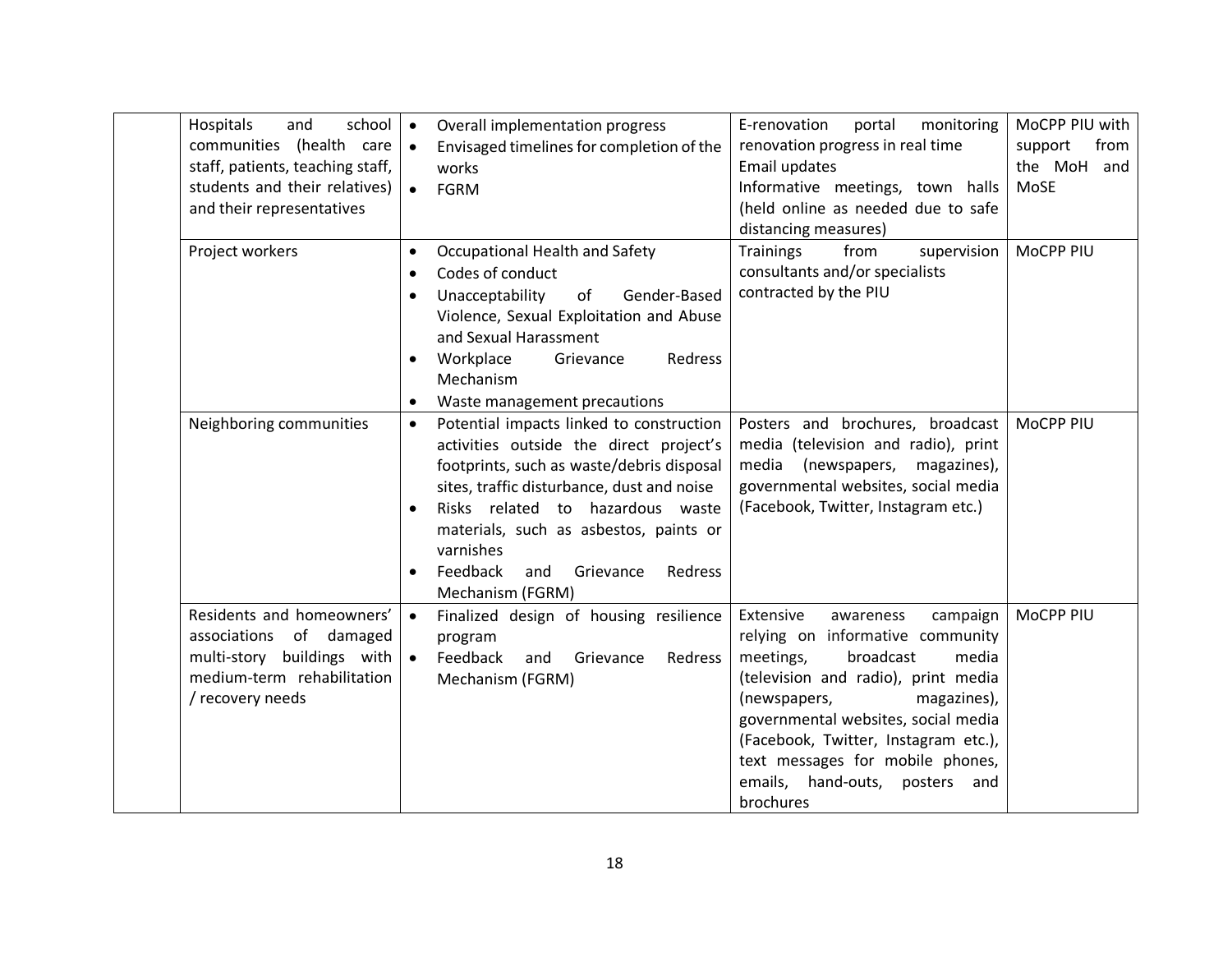|               | administrators of $\bullet$<br>Facility |           | Facility<br>handover<br>and                                 | equipment   On-site meetings, adapted as needed   MoCPP PIU |  |
|---------------|-----------------------------------------|-----------|-------------------------------------------------------------|-------------------------------------------------------------|--|
| <b>Iction</b> | hospitals<br>and<br>schools             |           | maintenance                                                 | the required safe distancing<br>to                          |  |
| ┙             | for I<br>selected                       | $\bullet$ | Feedback<br>and<br>Grievance<br>Redress l                   | measures                                                    |  |
| constr        | reconstruction/rehabilitation           |           | (FGRM), in<br>Mechanism<br>case any                         | Correspondence<br>bv                                        |  |
|               |                                         |           | grievances emerge which may not have   phone/emails/letters |                                                             |  |
| Post-         |                                         |           | been reported during construction                           |                                                             |  |

## **Stakeholder Engagement Program for Component 2 (COVID-19 Response and Public Health Preparedness):**

| Project<br>stage | <b>Target stakeholders</b>                                                                                                                                                                                                                                   | Topic(s) of engagement                                                                                                                                                                                                                                | Method(s) used                                                                                                                                                                         | Responsibility |
|------------------|--------------------------------------------------------------------------------------------------------------------------------------------------------------------------------------------------------------------------------------------------------------|-------------------------------------------------------------------------------------------------------------------------------------------------------------------------------------------------------------------------------------------------------|----------------------------------------------------------------------------------------------------------------------------------------------------------------------------------------|----------------|
| Preparation      | Public health laboratories<br>Primary health care facilities to be<br>rehabilitated/equipped for the<br>delivery of critical medical services<br>the<br>Hospitals<br>selected<br>tor<br>establishment of flexible<br>and<br>specialized intensive care units | <b>Planned activities</b><br>social risks and<br>Environment and<br>impacts<br><b>ESMF</b><br>$\bullet$<br>Feedback<br>Grievance<br>Redress<br>and<br>mechanism (FGRM)<br>Infection Control and Medical Waste<br>$\bullet$<br><b>Management Plans</b> | Correspondence<br>by<br>phone/emails/letters<br>Social media, ICT & mobile<br>communication tools<br>Broadcast media (television and<br>radio), print media (newspapers,<br>magazines) | MoH PIU        |
|                  | Health facilities staff and front-line<br>workers, Laboratory staff                                                                                                                                                                                          | Prohibition of sexual exploitation and<br>abuse and sexual harassment during<br>the provision of health care / in<br>exchange for medical assistance                                                                                                  | <b>Training</b>                                                                                                                                                                        | MoH PIU        |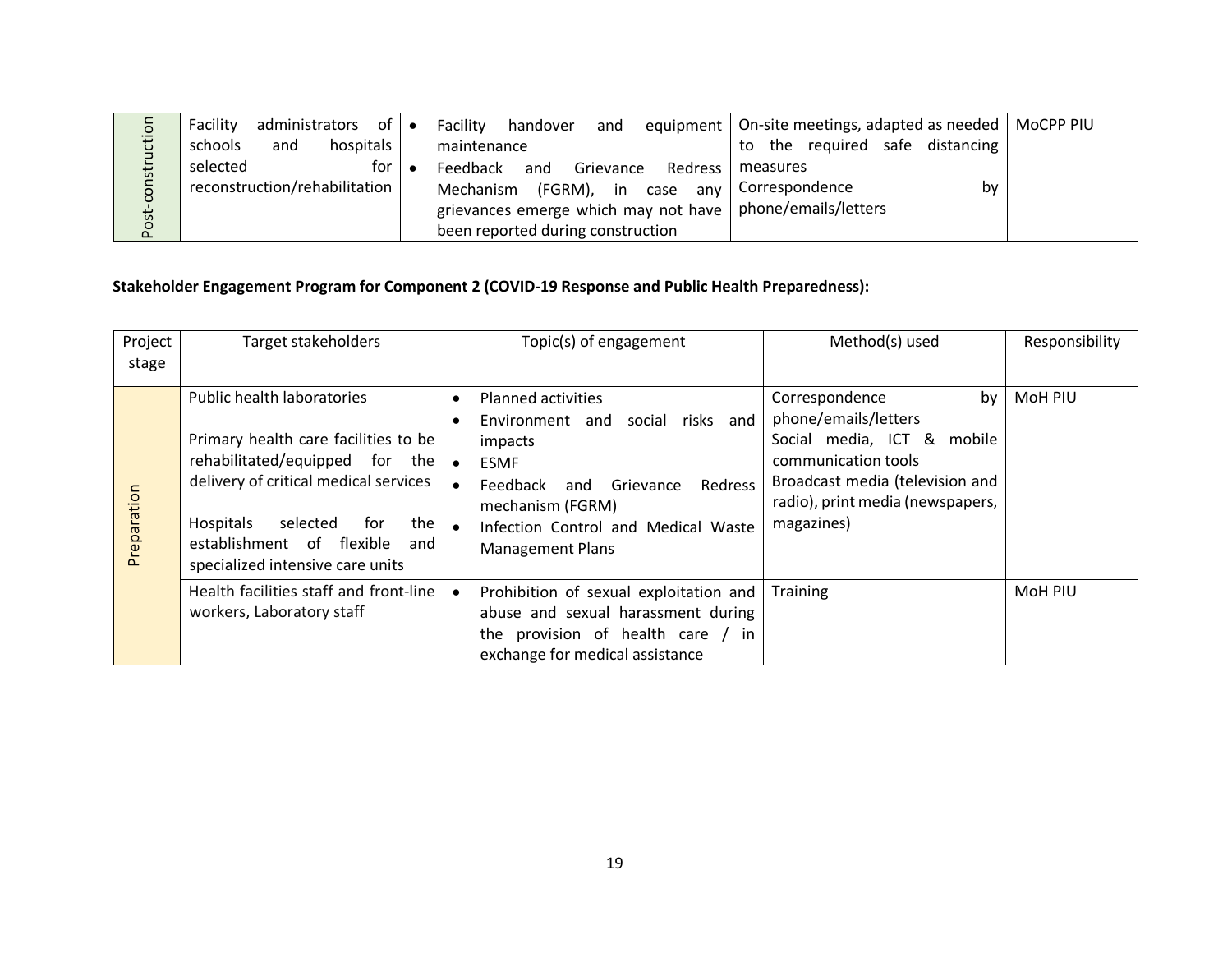| Implementation | Public health laboratories<br>Primary health care facilities to be<br>rehabilitated/equipped for the<br>delivery of critical medical services<br>the<br>Hospitals<br>selected<br>for<br>establishment of flexible<br>and<br>specialized intensive care units<br>Health facilities staff and front-line<br>workers, Laboratory staff | $\bullet$<br>$\bullet$<br>$\bullet$<br>$\bullet$ | Project scope and ongoing activities<br><b>ESMF</b> and other instruments<br><b>FGRM</b><br>Health and safety impacts<br>Infection Control and Medical Waste<br><b>Management Plans</b><br><b>Environmental concerns</b><br>Prohibition of sexual exploitation and<br>abuse and sexual harassment during<br>the provision of health care / in<br>exchange for medical assistance<br>Project scope and ongoing activities<br><b>FGRM</b> | Training on risk mitigation<br>measures<br>information<br><b>Disclosure</b><br>of<br>through<br>flyers,<br>brochures,<br>website, etc.<br>Communication materials (local<br>radio, posters, social media,<br>etc.) outlining unacceptable<br>behavior on SEA/SH and where<br>cases or suspicions of SEA/SH<br>can be reported<br>MoH website | MoH PIU |
|----------------|-------------------------------------------------------------------------------------------------------------------------------------------------------------------------------------------------------------------------------------------------------------------------------------------------------------------------------------|--------------------------------------------------|-----------------------------------------------------------------------------------------------------------------------------------------------------------------------------------------------------------------------------------------------------------------------------------------------------------------------------------------------------------------------------------------------------------------------------------------|----------------------------------------------------------------------------------------------------------------------------------------------------------------------------------------------------------------------------------------------------------------------------------------------------------------------------------------------|---------|
|                | People<br>impacted<br>by<br>social<br>distancing measures and COVID-19<br>response                                                                                                                                                                                                                                                  | $\bullet$                                        | Possible privacy concerns linked to<br>contact tracing                                                                                                                                                                                                                                                                                                                                                                                  | Social media (Facebook,<br>Twitter, Instagram, Youtube, in<br>particular those linked to the<br>koronavirus.hr website and<br><b>Twitter account of the Minister</b><br>of Health), Emails, Radio, Hand-<br>outs, posters and brochures                                                                                                      | MoH PIU |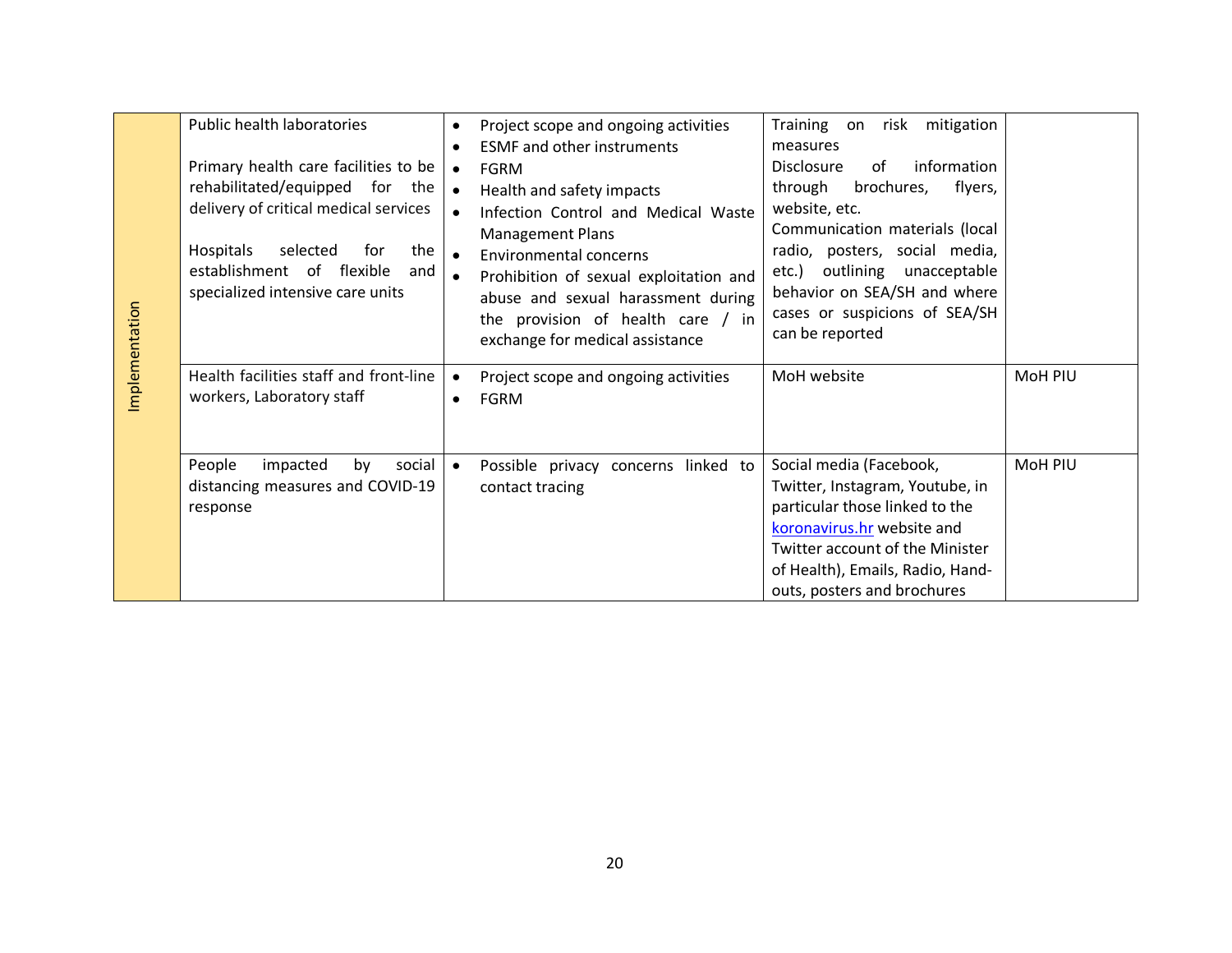| Vulnerable groups | Project scope and ongoing activities | Text<br>mobile  <br>MoH PIU<br>for<br>messages |
|-------------------|--------------------------------------|------------------------------------------------|
|                   | <b>FGRM</b>                          | Telephone<br>Calls,<br>phones,                 |
|                   |                                      | billboards<br>(based<br>on                     |
|                   |                                      | stakeholders'<br>preferred                     |
|                   |                                      | channels and trusted partners)                 |
|                   |                                      | "Andrija" digital assistant <sup>21</sup> to   |
|                   |                                      | advise people on how to                        |
|                   |                                      | diagnose and manage suspected                  |
|                   |                                      | COVID-19 infections                            |

<sup>&</sup>lt;sup>21</sup> "Andrija" is an artificial intelligence "virtual doctor" developed by Croatian IT companies in cooperation with epidemiologists. The digital assistant is available at https://andrija.ai/ and can be activated on WhatsApp under the name Andrija. https://www.croatiaweek.com/croatia-launches-its-first-covid-19-digital-assistant/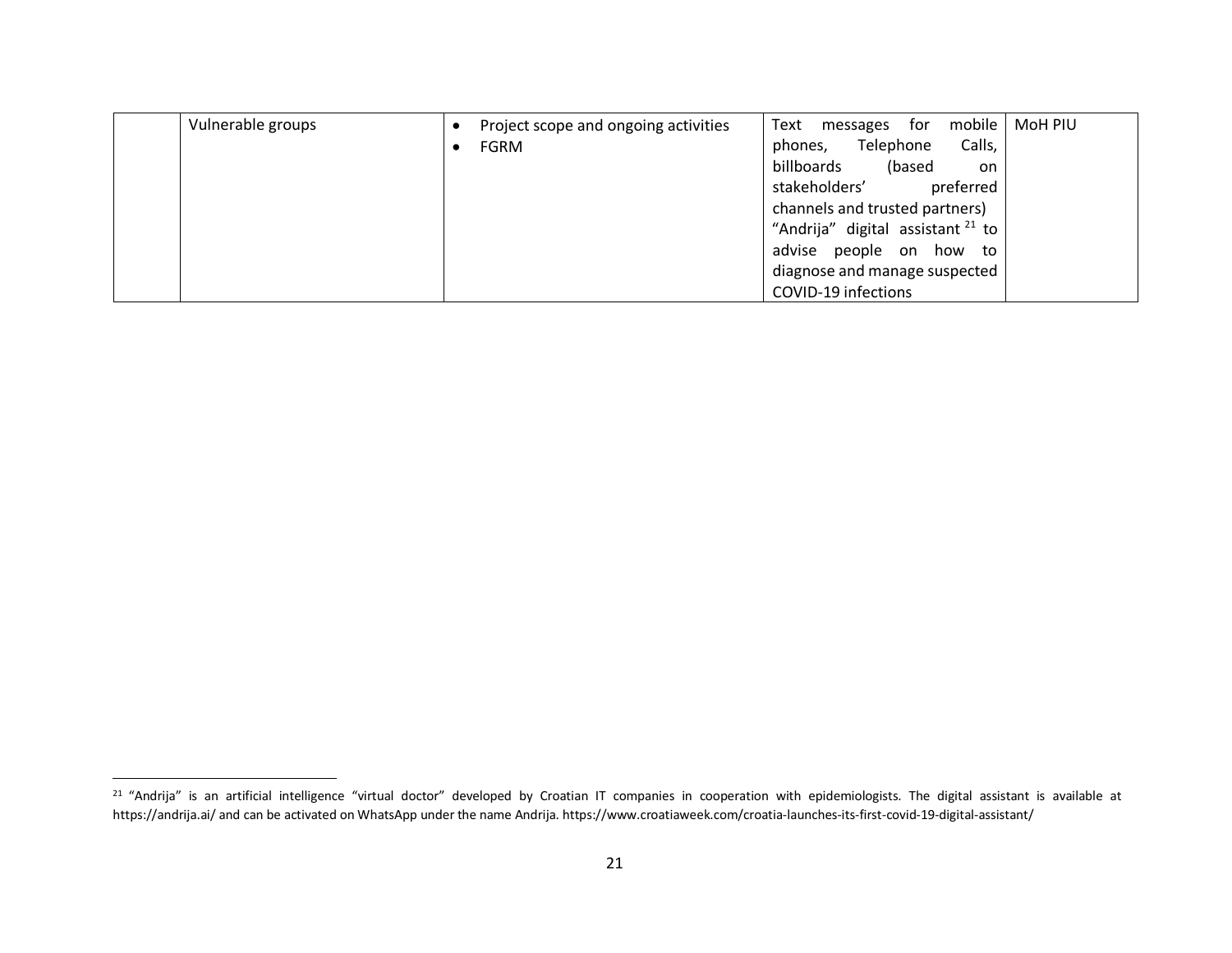## **3.4. Proposed strategy for information disclosure**

An initial strategy for information disclosure is as follows:

| <b>Project stage</b>                | <b>Target</b><br>stakeholders                                                                                                                                      | List of<br>information to be<br>disclosed                                                                                                                                                                                                                                               | <b>Methods proposed</b>                                                                                                                                                                                                                                                                                                                                                                                                                                                                                                                                                                                                                  | <b>Responsibility</b>                                             |
|-------------------------------------|--------------------------------------------------------------------------------------------------------------------------------------------------------------------|-----------------------------------------------------------------------------------------------------------------------------------------------------------------------------------------------------------------------------------------------------------------------------------------|------------------------------------------------------------------------------------------------------------------------------------------------------------------------------------------------------------------------------------------------------------------------------------------------------------------------------------------------------------------------------------------------------------------------------------------------------------------------------------------------------------------------------------------------------------------------------------------------------------------------------------------|-------------------------------------------------------------------|
| Preparation<br>/Appraisal           | Project-affected<br>parties and other<br>interested parties;<br>government<br>officials;<br>vulnerable and<br>disadvantaged<br>groups and their<br>representatives | Project<br>Appraisal<br>Document,<br>Stakeholder<br>Engagement<br>Plan<br>including Grievance<br><b>Redress</b><br>Mechanism,<br>Environmental and<br>Social Commitment<br>Plan, Environmental<br>and<br>Social<br>Management<br>Framework,<br>Labor<br>Management<br><b>Procedures</b> | Public<br>$\bullet$<br>announcements<br>by communication<br>officers of Ministry of Construction and Physical<br>Planning and Ministry of Health<br>$\bullet$<br>Media interviews of public officials to explain the<br>project and invite feedback where feasible<br>WebEx consultations with sectoral NGOs if<br>feasible<br>TV and radio channels (see section 2.3. of the<br>SEP)<br>Placement on the websites of the involved<br>Ministries:<br>Ministry of Construction and Physical<br>Planning: https://mgipu.gov.hr<br>Ministry of Health: https://zdravstvo.gov.hr<br>Ministry of Science and Education:<br>https://mzo.gov.hr | MoCPP,<br>MoH<br>PIUs'<br>Communications<br><b>Specialists</b>    |
| Implementation<br>of Component<br>1 | Project-affected<br>parties and other<br>interested parties;<br>vulnerable and<br>disadvantaged<br>groups and their<br>representatives                             | Technical designs,<br>site-specific<br><b>Environmental and</b><br><b>Social Management</b><br>Plan checklists,<br>Urban and/or<br><b>Cultural Heritage</b><br><b>Management Plans</b><br>updates on project<br>implementation                                                          | Press releases<br>$\bullet$<br><b>Public notices</b><br>E-renovation portal<br>$\bullet$<br>Online communication platform<br>$\bullet$<br>Electronic publications on online/social media<br>$\bullet$<br>Information leaflets and brochures<br>Audio-visual materials<br>Separate focus group meetings with vulnerable<br>groups                                                                                                                                                                                                                                                                                                         | MoCPP, MoH<br><b>PIUs</b><br>Communications<br>Specialists        |
| Implementation<br>of Component<br>2 | Project-affected<br>parties and other<br>interested parties;<br>vulnerable and<br>disadvantaged<br>groups and their<br>representatives                             | <b>Infection Control</b><br>and Medical Waste<br>Management Plans,<br>updates on project<br>implementation                                                                                                                                                                              | Press releases<br>$\bullet$<br><b>Public notices</b><br>$\bullet$<br>Electronic publications on online/social media<br>Information leaflets and brochures<br>Audio-visual materials<br>$\bullet$<br>Separate focus group meetings with vulnerable<br>groups<br>SMS for those who do not have smart phones<br>$\bullet$<br>Information leaflets and brochures<br>Dedicated governmental webpage related to<br>COVID-19: https://www.koronavirus.hr/<br>Website of the Croatian Institute for Public<br>Health https://www.hzjz.hr/                                                                                                        | MoCPP, MoH<br><b>PIUs</b><br>Communications<br><b>Specialists</b> |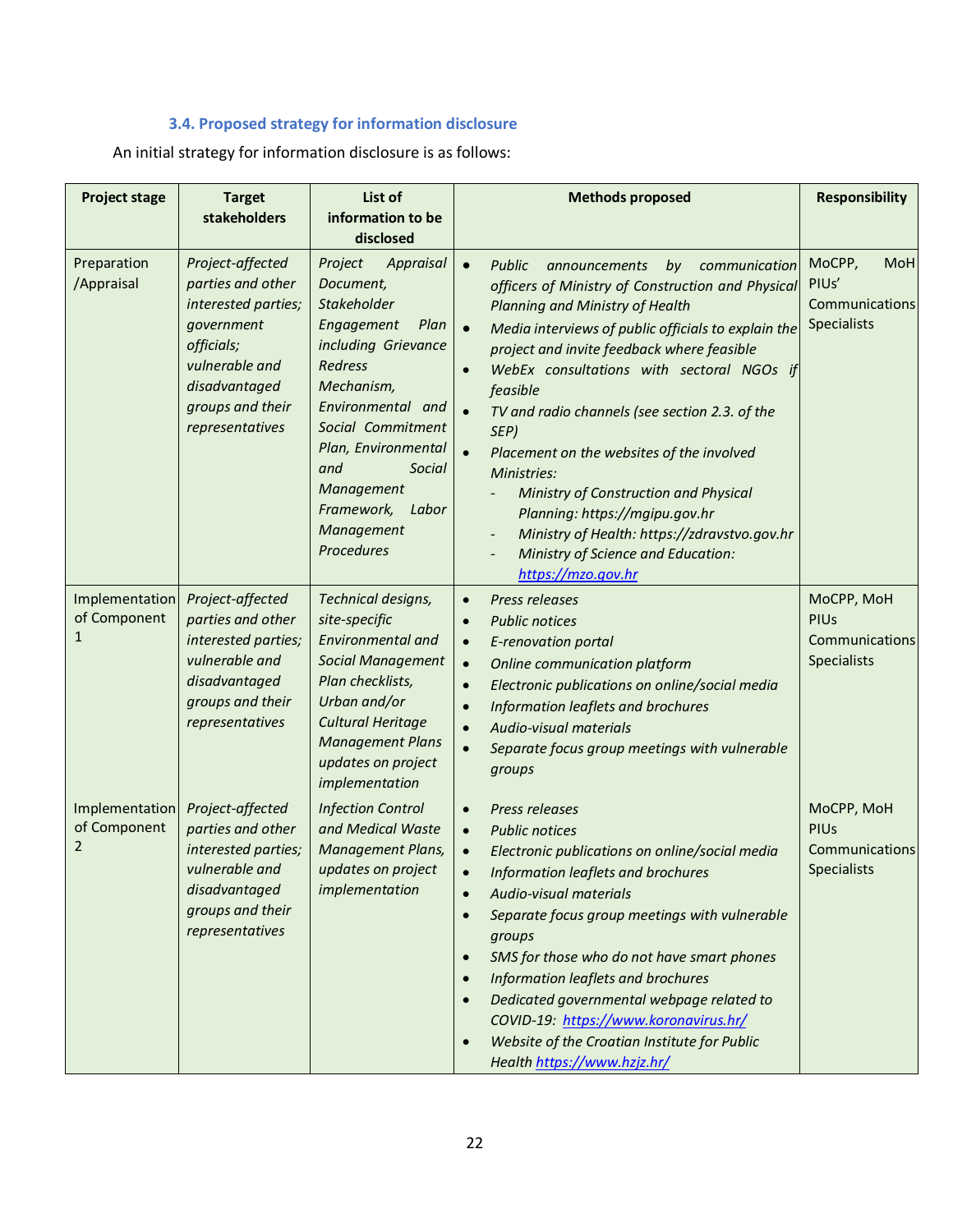Stakeholders will be kept informed as the project develops, including reporting on project environmental and social performance and implementation of the Stakeholder Engagement Plan and the feedback and grievance redress mechanism.

#### **3.5. Proposed strategy to incorporate the views of vulnerable groups**

Measures will also be taken to ensure that the vulnerable groups outlined above will have the chance to participate and benefit from project activities. Some of the strategies that will be adopted to effectively engage and communicate to vulnerable/disadvantaged groups and individuals will be:

- Persons over 65 years of age, individuals with chronic diseases and pre-existing medical **conditions, people in institutional settings, pregnant women**: carry out targeted consultations to understand concerns in terms of accessing information, medical facilities and services, as well as challenges they face; issue additional guidance tailored to their specific needs; adapt messages and make them actionable for these groups' specific living conditions and health status; target messaging to family members, health care providers and caregivers to explain why these groups are at more risk and what measures to take to care of them; encourage existing services to adapt to new conditions, for example through mobile outreach units; use adequate communication channels (e.g. TV or radio for the elderly).
- **Homeless people**: partner with the Croatian Network for the Homeless (Hrvatske mreže za beskućnike), NGOs working with homeless people (e.g. Caritas charity of the Zagreb Archdiocese), homeless shelters (e.g. Red Cross Homeless Shelter), night shelters and transitional supported accommodation to effectively protect and communicate with people experiencing homelessness.
- **Socially vulnerable groups:** integrate positive mental health messages into all general public messages (TV, social media, etc.) to promote wellbeing; provide clear avenues to access national mental health, social care and welfare programs.
- **People with disabilities:** provide information in accessible formats, like braille, large print; offer multiple forms of communication, such as text captioning or signed videos (including news and press conferences) for the hearing impaired, online materials for people who use assistive technology; share messages in understandable ways for people with intellectual, cognitive and psychosocial disabilities; partner with community-based organizations providing support to people with disabilities to develop messaging and communication strategies to reach them.
- **Residents of rural areas, Residents of isolated settlements**: ensure the timely delivery of essential drugs and medical supplies for the care of populations living in hard to reach regions.
- **Roma:** provide information in Romani; partner with relevant community leaders and NGOs to share information in Roma communities; improve the level of health services and sanitary protection for Roma families and settlements.
- Women at risk of GBV: partner with GBV service providers<sup>22</sup> to ensure referral pathways are in place and widely advertise support available (e.g. helplines run by the Autonomous Women's House Zagreb and other NGOs, contacts to women's shelters<sup>23</sup>, etc.).

#### **4. Resources and Responsibilities for implementing stakeholder engagement activities**

#### **4.1. Management functions and responsibilities**

<sup>&</sup>lt;sup>22</sup> European Institute for Gender Equality https://eige.europa.eu/publications/combating-violence-against-women-croatia

<sup>23</sup> See for example: https://www.opencounseling.com/hotlines-hr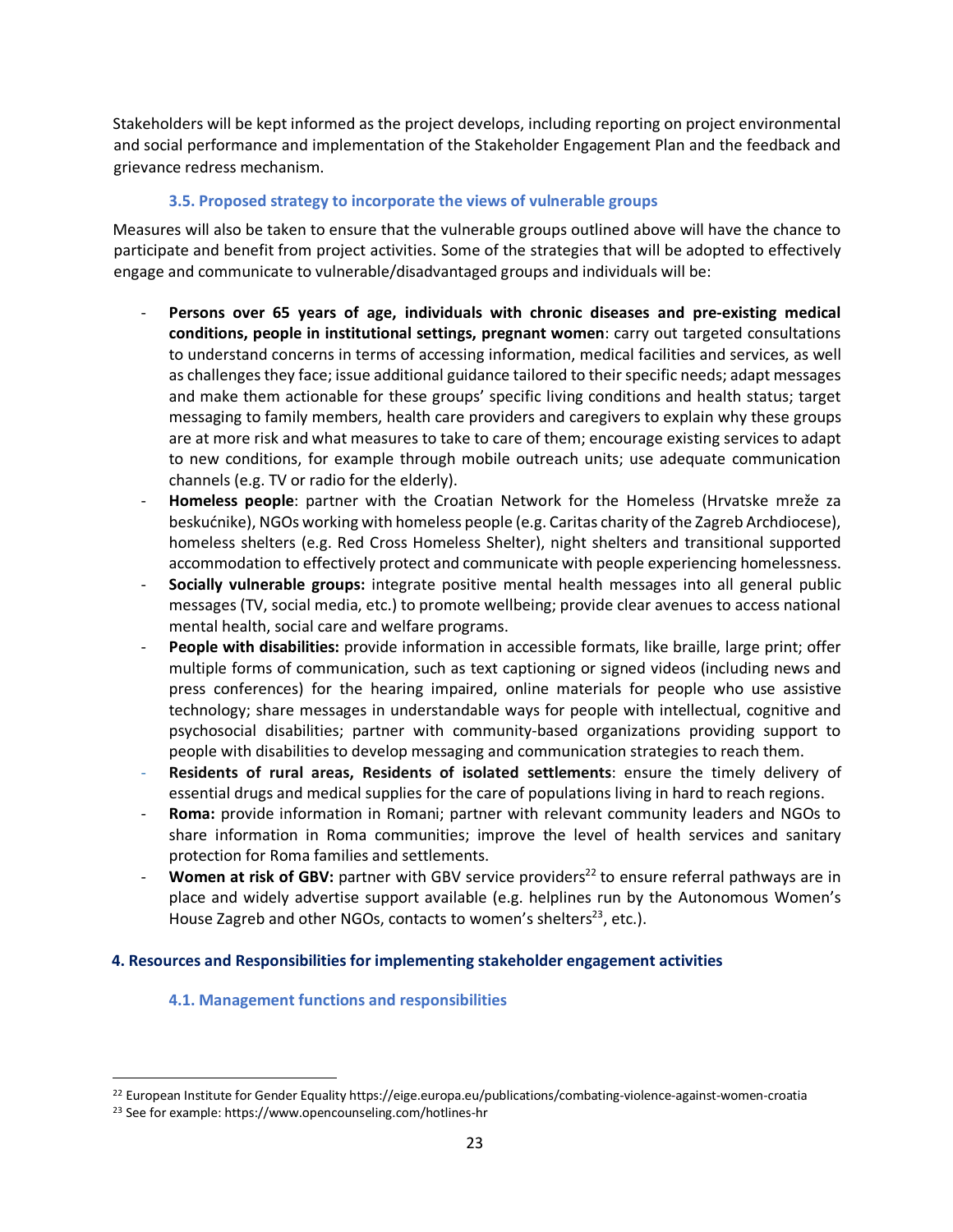The main project implementation unit (PIU), responsible for Component 1, will be established within the MoCPP. A second PIU will be established within MoH and will be responsible for Component 2. For their respective components, the PIUs will be responsible for overall project management (see organizational charts below).



**Figure 1: Organizational Chart for MoCPP PIU**

**Figure 2: Organizational Chart for MoH PIU**



For Component 1, the Communications and External Affairs team of the MoCPP PIU will be in charge of implementing the stakeholder engagement activities in partnership with the Social and Environmental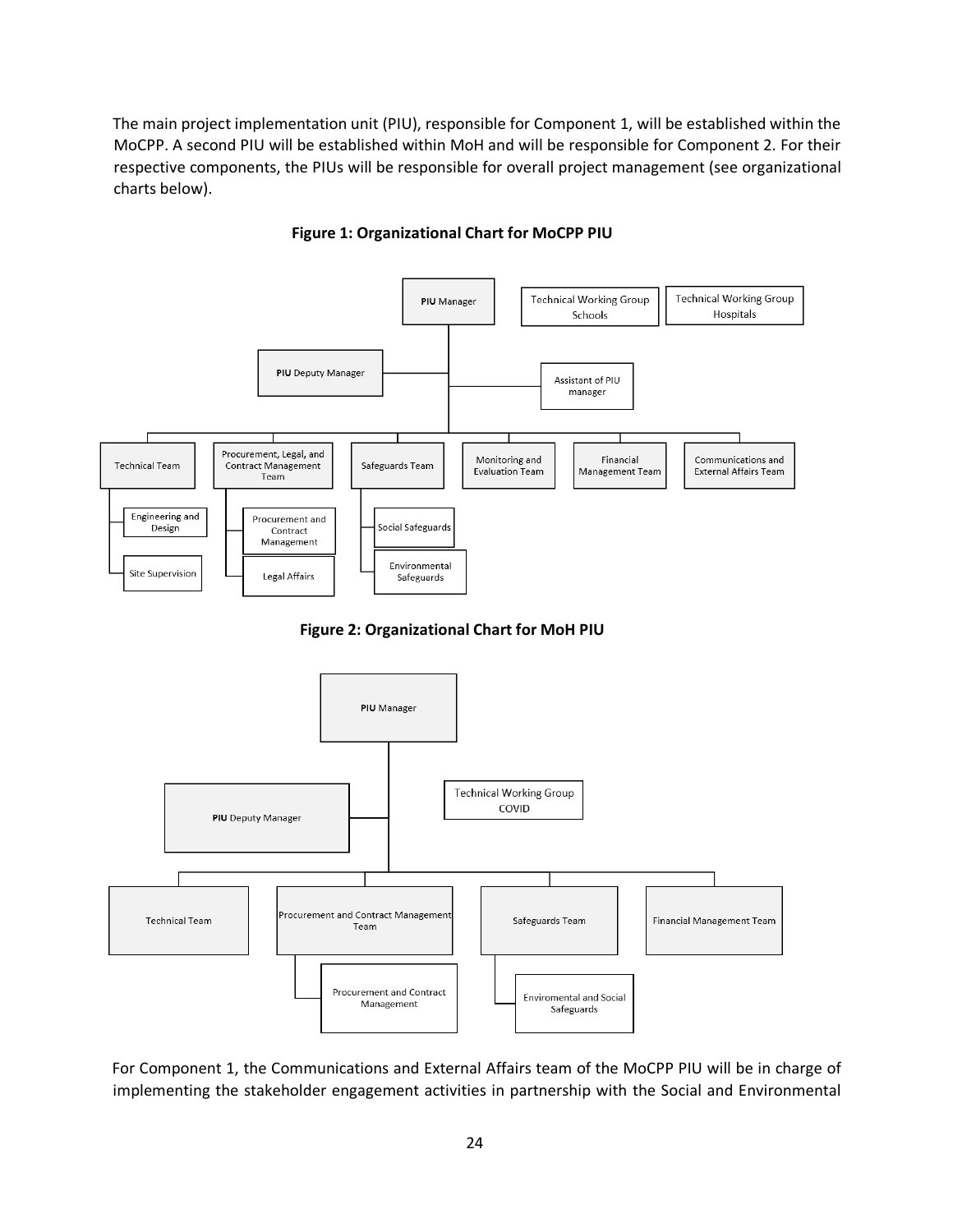Safeguards Specialists. For Component 2, the Social Safeguards specialist of the MoH PIU will be in charge of SEP implementation, in partnership with the MoH's special public relations advisor and Department for Public Relations, which has 3 employees.

Oversight and guidance for the implementation of the SEP will be provided by the respective PIU Managers. The PIUs will coordinate with other relevant government entities (e.g. the Ministry of Health, Ministry of Science and Education, Civil Protection Administration, etc.) and non-government organizations.

The stakeholder engagement activities will be documented through quarterly progress reports, to be shared with the World Bank.

#### **4.2. Resources**

The budget for the SEP is included under Component 3. Additional resources, if needed will be made available by the relevant Ministries.

#### **5. Feedback and Grievance Redress Mechanism**

The main objective of the Feedback and Grievance Redress Mechanism (FGRM) is to allow stakeholders to submit complaints, feedback, queries, suggestions, or compliments related to the overall management and implementation of the project. The FGRM is intended to address issues and complaints from stakeholders in an efficient, timely, and cost-effective manner. Specifically, it provides a transparent and credible process for fair, effective and lasting outcomes. It also builds trust and cooperation as an integral component of broader community consultation that facilitates corrective actions.

Each Project Implementation Unit (PIU) will assign a staff member under the direct responsibility of the PIU Manager to be responsible for managing the FGRM.

#### **5.1. Feedback and grievance uptake channels**

The following channels will be available to stakeholders who would like to submit complaints, feedback, queries, suggestions, or compliments:

*Relevant for Component 1:* 

- Hotline and/or other communication mechanisms of MoCPP, which will be established for affected cities and municipalities
- In-person complaints to facility administrators / building managers
- Email addresses, postal addresses and phone numbers provided by the Ministry of Construction and Physical Planning and Ministry of Health for citizen inquiries on their respective webpages under the "contact" section $24$
- A specially established online communication platform which will (i) inform the public by publishing project-related information on a regular basis, including real-time spatial visualizations; (ii) allow citizens to input new spatial data on earthquake-related impacts and register their feedback, questions, complaints, suggestions or compliments. It is foreseen that, when entering data into the platform, users will be asked to (1) select the part of the city their

<sup>&</sup>lt;sup>24</sup> Complaints, feedback, queries, suggestions and compliments can be submitted through telephone exchange (+385 1 3782 444), e-mail (pitanja@mgipu.hr) or on the MoCPP's website via the following link: https://mgipu.gov.hr/kontakti/93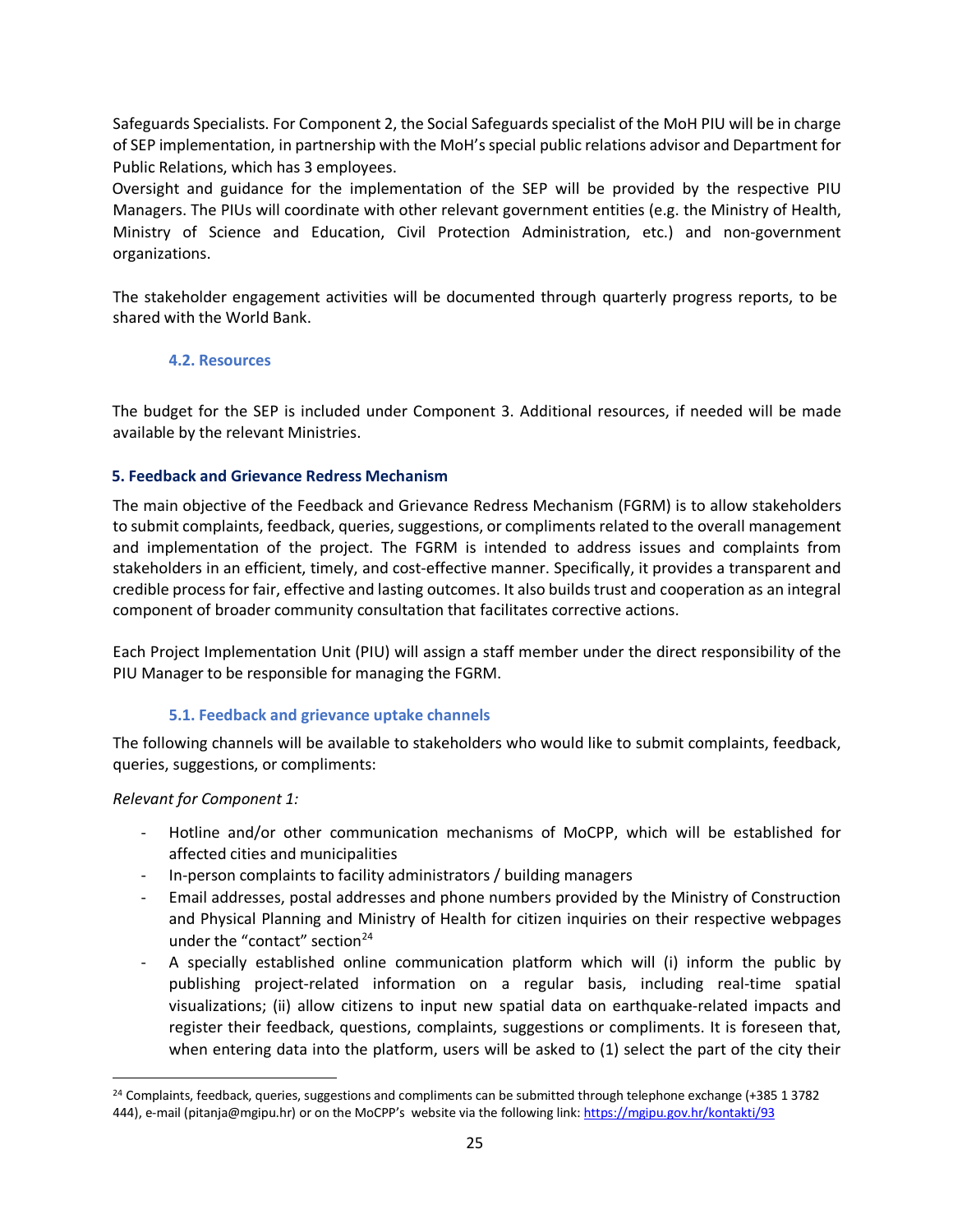input relates to; (2) choose at what level the project is relevant to them (e.g. whether they are a citizen of Zagreb, a user of a damaged building, a person involved in project implementation, etc.) and (iii) explain the nature of their desired contribution. Features such as uploading files or pictures will allow users to provide their views on the overall management and implementation of project activities. Data provided by citizens will be added to the communication platform after a standardized formalization, documentation and verification process.

#### *Relevant for Component 2:*

- Hotline established by the Civil Protection Directorate for all coronavirus related issues: 113
- Phone lines of the Croatian Institute of Public Health (open every working day from 8am to 10pm and on Saturdays and Sundays from 8am to 2pm): 091 468 30 32 or 099 468 30 01
- Other coronavirus-related hotlines (e.g. Croatian Red Cross hotline<sup>25</sup>)
- Social media channels such as the official government Facebook page on the coronavirus @koronavirus.sluzbeni and social media outlets linked to the koronavirus.hr website
- Phone lines of public health institutions and laboratories targeted by the project<sup>26</sup>
- Email addresses, postal addresses and phone numbers provided by the Ministry of Health for citizen inquiries on its webpage under the "contact" section.

The final uptake channels and related contact information for the FGRM will be provided in the updated SEP which will be disclosed within 30 days of project effectiveness.

The FGRM will allow anonymous complaints to be raised and addressed, as this is in accordance with Croatian law.

The FGRM will also have in place mechanisms for confidential reporting and safe and ethical handling of issues linked to gender-based violence. Project-related feedback entry points will be trained on how to handle disclosures of gender-based violence (GBV). Health workers who are part of the outbreak response will be trained with the basic skills to respond to disclosures of GBV that could be associated with or exacerbated by the epidemic, in a compassionate and non-judgmental manner and know to whom they can make referrals for further care or bring in to treatment centers to provide care on the spot. A GBV referral pathway will be established in line with the country's healthcare structures. Psychosocial support will be available for women and girls who may be affected by the outbreak and are also GBV survivors. Processes will be put in place to immediately notify both the MoCPP/MoH and the World Bank of any sexual harassment and sexual exploitation and abuse incidents possibly related to the project, with the consent of the survivor.

#### **5.2. Sorting and processing**

Any project-related feedback or grievance received via the channels listed in section 5.1. should be forwarded within 24 hours to the PIU FGRM focal point, who will register it in a dedicated Excel database and log the following information about it:

Allocated tracking number of the case; Date received; Name of feedback provider/complainant; feedback provider/complainant contact details; Nature of the feedback provided/complaint; Category of feedback

 <sup>25</sup> The Croatian Red Cross opened a free hotline for psychosocial support +385 800 1188 for all citizens who are self-isolated or quarantined, and anyone who is concerned about the situation with the coronavirus epidemic and who needs psychosocial assistance.

<sup>&</sup>lt;sup>26</sup> See here for the list of phone numbers: https://koronavirus.hr/important-phone-numbers/152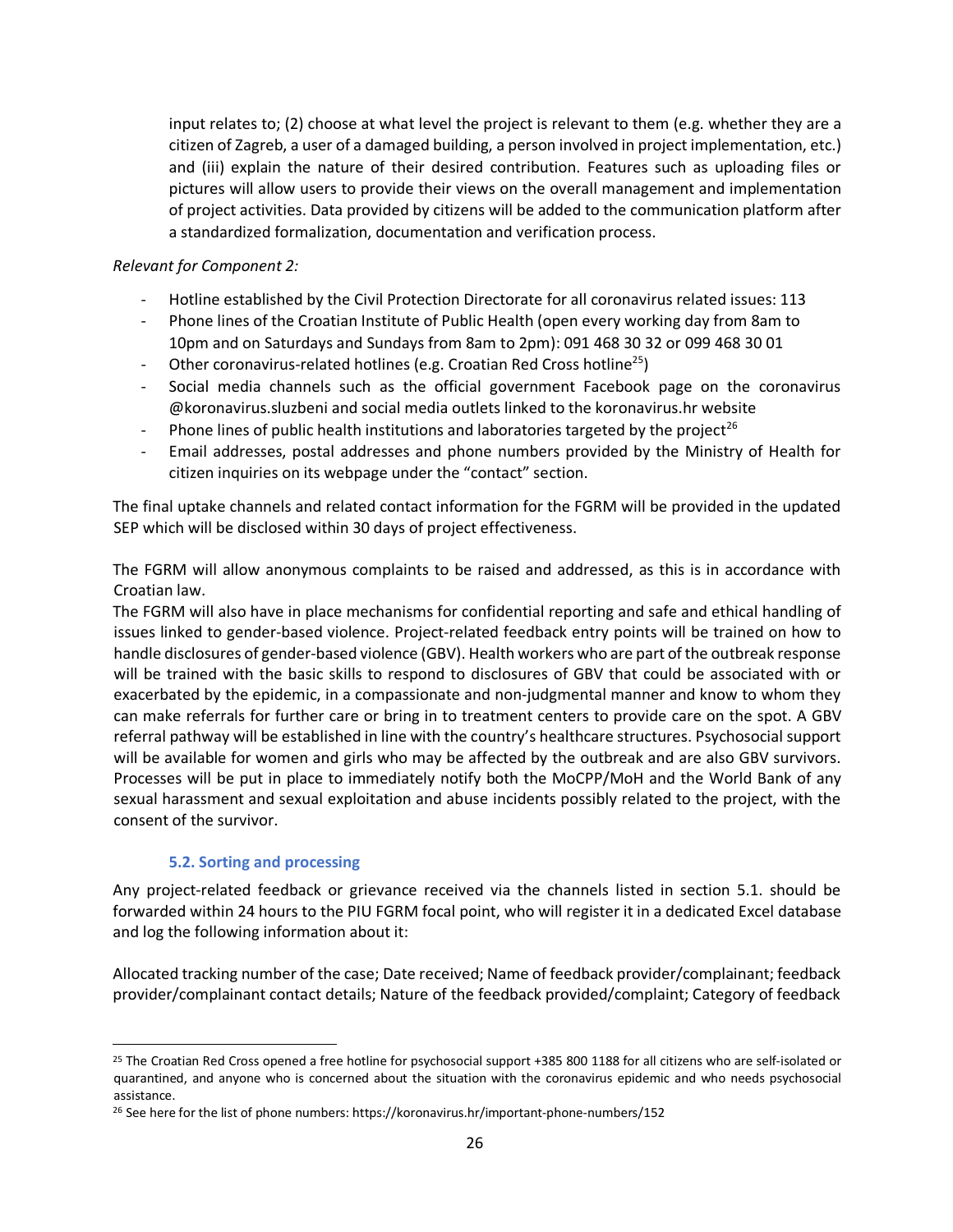(according to a typology to be developed in the updated SEP<sup>27</sup>); Information about the feedback provider/complainant along categories to be developed in the updated SEP (e.g. gender; age…); Action taken and response provided to the feedback provider/complainant; Date response was provided; Feedback provider/complainant satisfaction with response provided; Current status of the case.

#### **5.3. Acknowledgment and follow-up, investigation and action**

Upon receipt of a project-related feedback or grievance, the PIU FGRM focal point will acknowledge receipt of the feedback/grievance within 24 hours to the person who submitted it, outlining the way forward and how soon the feedback provider/complainant can expect to hear back from the project implementers.

In the case of complaints, the PIU FGRM focal point will then investigate the submission by reaching out to relevant actors as appropriate.

#### **5.4. Grievance resolution and complainant satisfaction**

Following the investigation, the PIU FGRM focal point will propose a resolution to the complainant in writing within a maximum timeframe of 10 days from the moment the complaint was acknowledged. If an issue is still pending by the end of 10 days, the complainant will be provided with an update regarding the status of the complaint and the estimated time by which a proposed resolution will be provided. All grievances should be resolved within a maximum of 21 days of receipt. To enhance accountability, these timelines will be disseminated.

In case a complainant is dissatisfied with the proposed resolution, an appeal may be lodged within 15 days following the receipt of the decision with the respective Ministry, who shall decide on the lodged appeal. The details of the appeal process at the Ministry level (MoCPP for Component 1 and MoH for Component 2) will be designed and elaborated in the final SEP.

As a final level of appeal, an administrative dispute may be instituted before the Administrative Court of the Republic of Croatia. If the amicable settlement of any major dispute in implementation fails for any reason, complainants may still seek a judicial settlement before the competent court.

The PIU FGRM focal point will also be responsible for designing and administering a short complainant satisfaction survey in order to capture feedback providers' satisfaction with their interaction with the parties implementing the project and the resolution proposed following the submission of their grievance.

#### **5.5. Feedback and grievance monitoring and analysis**

Semi-annual summaries on complaints, feedback, queries, suggestions and compliments, together with the status of implementation of associated corrective/preventative actions, will be collated by the designated PIU FGRM focal points, and referred to the PIU manager. The summaries will allow to assess the volume and nature of feedback received and enhance the project's ability to address it in a timely and effective manner. These reports will also be included in the reporting to the World Bank.

<sup>&</sup>lt;sup>27</sup> A possible typology of complaints could for example include, for Components 1 and 2: grievances linked to building eligibility; choice of technical design; quality of works; waste/debris disposal by the contractor… And for Component 3: lack of access to information; lack of availability of protective equipment; inability to receive adequate medical care/attention, etc.